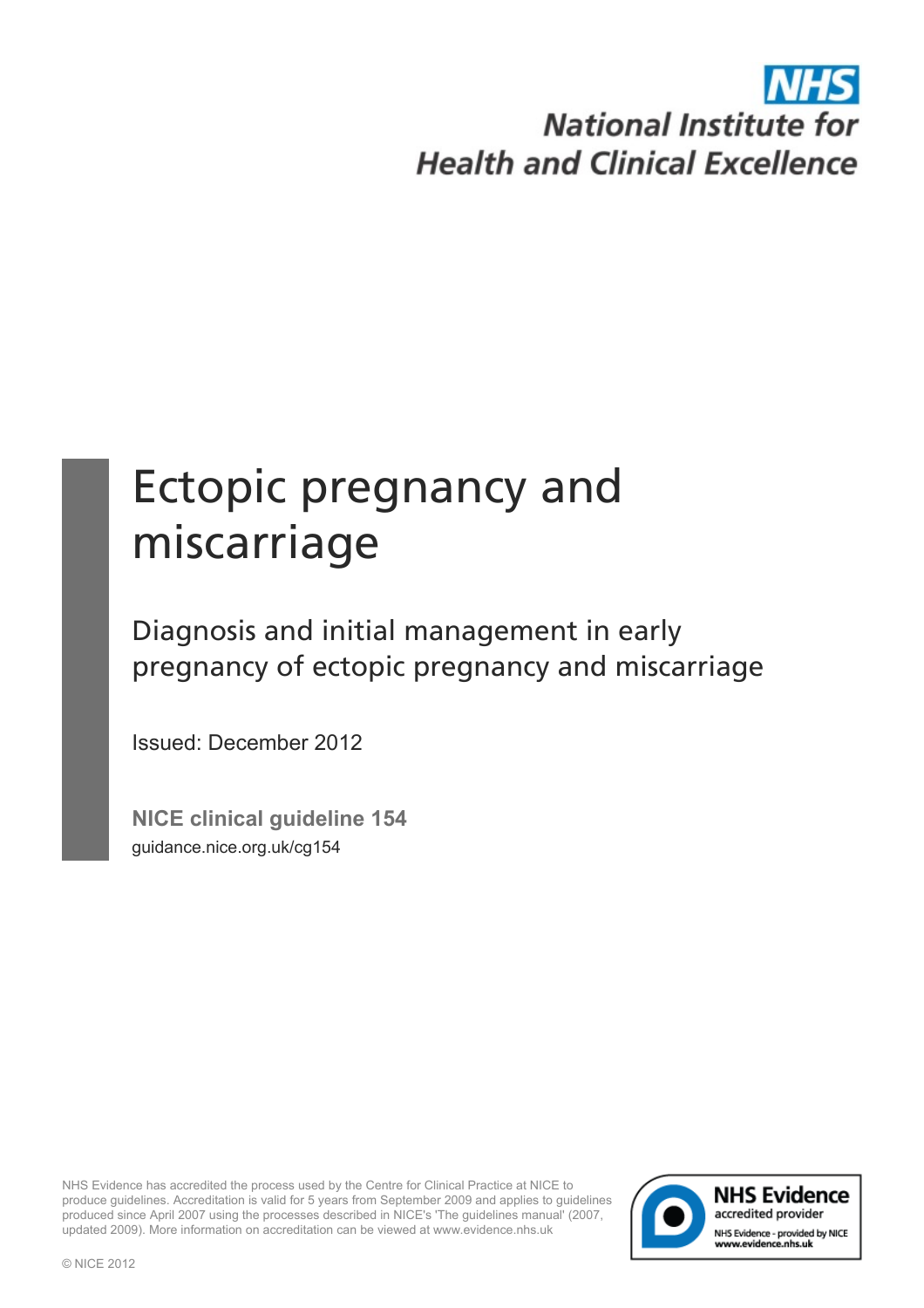$\mathbb{R}^n$ 

# **Contents**

| Human chorionic gonadotrophin measurements in women with pregnancy of unknown location  8 |  |
|-------------------------------------------------------------------------------------------|--|
|                                                                                           |  |
|                                                                                           |  |
|                                                                                           |  |
|                                                                                           |  |
|                                                                                           |  |
|                                                                                           |  |
|                                                                                           |  |
|                                                                                           |  |
|                                                                                           |  |
|                                                                                           |  |
|                                                                                           |  |
|                                                                                           |  |
|                                                                                           |  |
|                                                                                           |  |
|                                                                                           |  |
|                                                                                           |  |
|                                                                                           |  |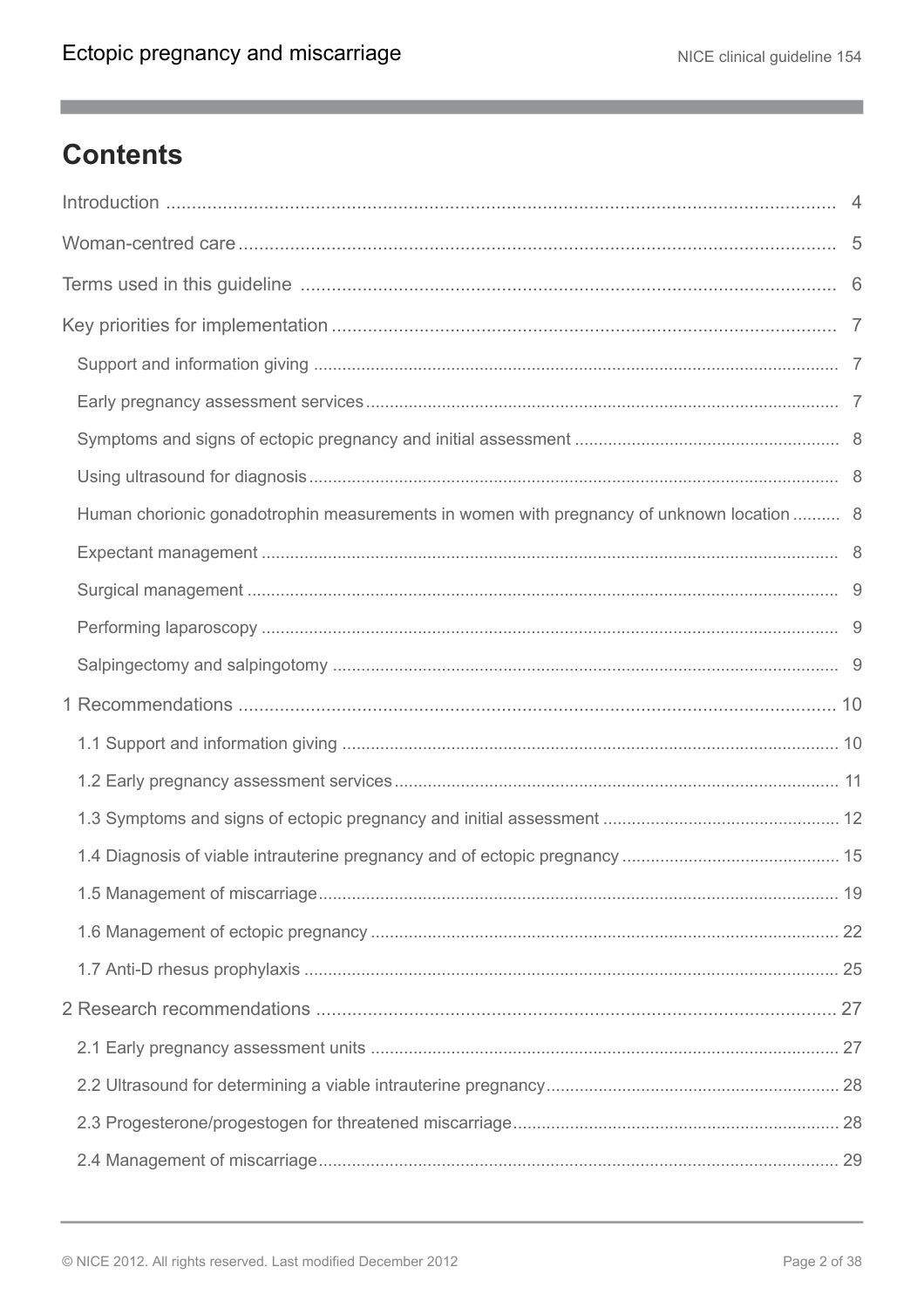$\mathbb{R}^n$ 

| 4 The Guideline Development Group, National Collaborating Centre and NICE project team  33 |  |
|--------------------------------------------------------------------------------------------|--|
|                                                                                            |  |
|                                                                                            |  |
|                                                                                            |  |
|                                                                                            |  |
|                                                                                            |  |
|                                                                                            |  |
|                                                                                            |  |
|                                                                                            |  |
|                                                                                            |  |
|                                                                                            |  |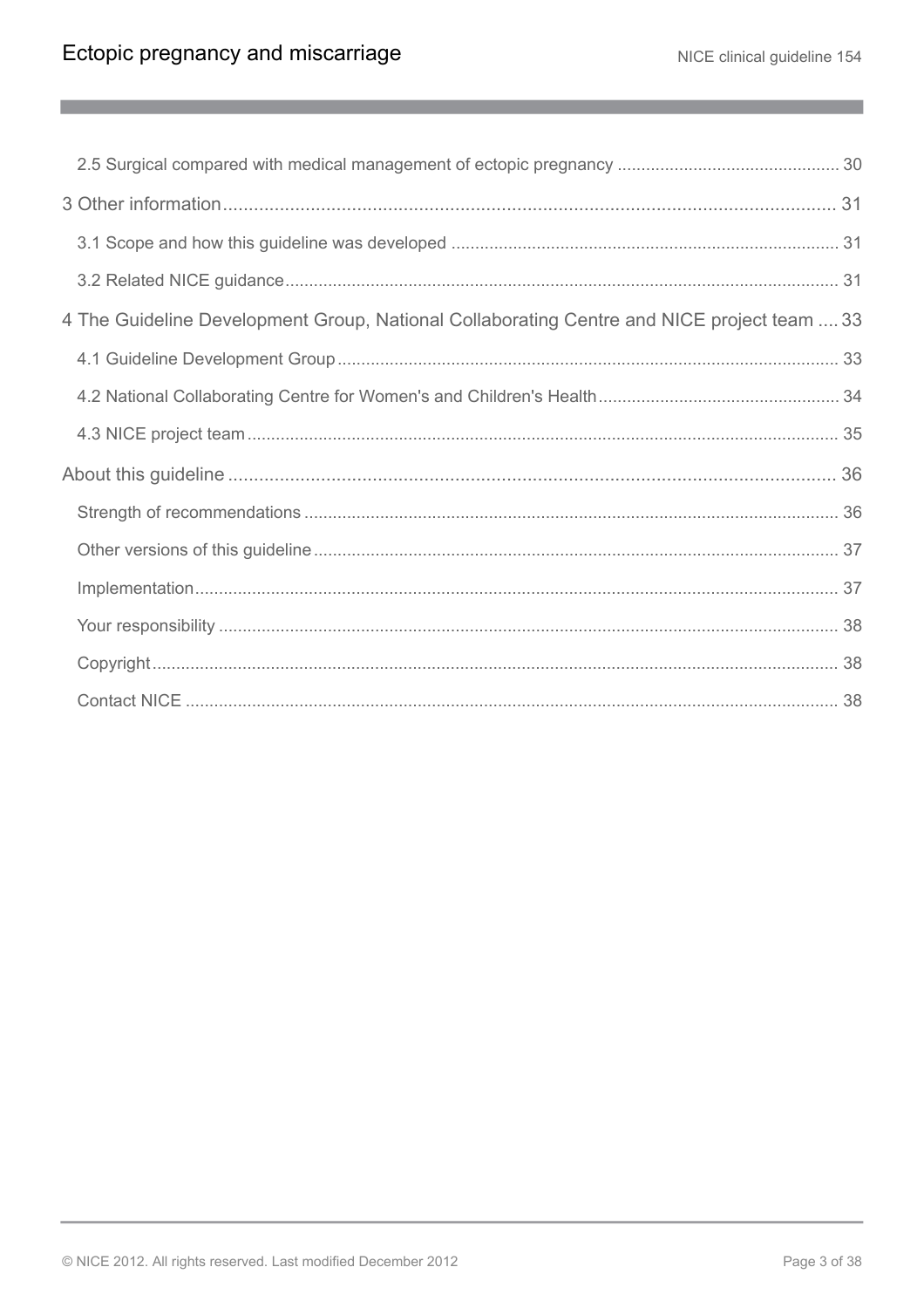### <span id="page-3-0"></span>**Introduction**

Ectopic pregnancy and miscarriage have an adverse effect on the quality of life of many women. Approximately 20% of pregnancies miscarry, and miscarriages can cause considerable distress. [Early pregnancy](http://publications.nice.org.uk/ectopic-pregnancy-and-miscarriage-cg154/terms-used-in-this-guideline) loss accounts for over 50,000 admissions in the UK annually. The rate of ectopic pregnancy is 11 per 1000 pregnancies, with a maternal mortality of 0.2 per 1000 estimated ectopic pregnancies. About two thirds of these deaths are associated with substandard care. Women who do not access medical help readily (such as women who are recent migrants, asylum seekers, refugees, or women who have difficulty reading or speaking English) are particularly vulnerable. Improvement in the diagnosis and management of early pregnancy loss is therefore of vital importance, in order to reduce the incidence of the associated psychological morbidity and avoid the unnecessary deaths of women with ectopic pregnancies.

The guideline will assume that prescribers will use a drug's summary of product characteristics to inform decisions made with individual patients*.*

This guideline recommends some drugs for indications for which they do not have a UK marketing authorisation at the date of publication, if there is good evidence to support that use. The prescriber should follow relevant professional guidance, taking full responsibility for the decision. The patient (or those with authority to give consent on their behalf) should provide informed consent, which should be documented. See the General Medical Council's [Good](http://www.gmc-uk.org/guidance/ethical_guidance/prescriptions_faqs.asp) [practice in prescribing medicines – guidance for doctors](http://www.gmc-uk.org/guidance/ethical_guidance/prescriptions_faqs.asp) for further information. Where recommendations have been made for the use of drugs outside their licensed indications ('offlabel use'), these drugs are marked with a footnote in the recommendations.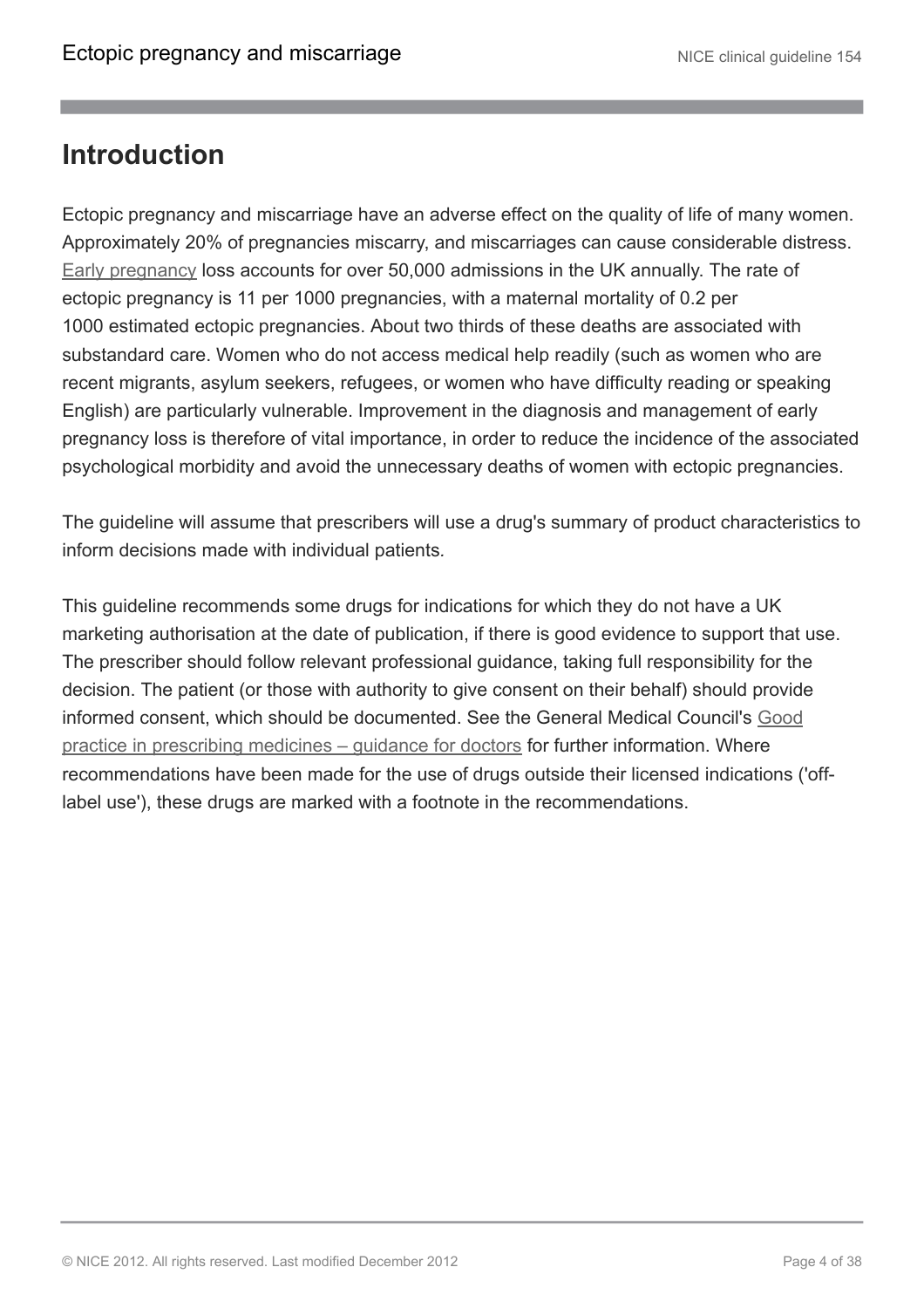### <span id="page-4-0"></span>**Woman-centred care**

This guideline offers best practice advice on the care of women with early pregnancy complications.

Patients and healthcare professionals have rights and responsibilities as set out in the [NHS](http://www.dh.gov.uk/en/DH_132961) [Constitution for England](http://www.dh.gov.uk/en/DH_132961) – all NICE guidance is written to reflect these. Treatment and care should take into account women's needs and preferences. Women should have the opportunity to make informed decisions about their care and treatment, in partnership with their healthcare professionals. If women do not have the capacity to make decisions, healthcare professionals should follow the [Department of Health's advice on consent](http://www.dh.gov.uk/en/DH_103643) and the [code of practice that](http://www.dh.gov.uk/en/Publicationsandstatistics/Publications/PublicationsPolicyAndGuidance/DH_085476) [accompanies the Mental Capacity Act.](http://www.dh.gov.uk/en/Publicationsandstatistics/Publications/PublicationsPolicyAndGuidance/DH_085476) In Wales, healthcare professionals should follow [advice](http://www.wales.nhs.uk/consent) [on consent from the Welsh Government.](http://www.wales.nhs.uk/consent)

If the person is under 16, healthcare professionals should follow the guidelines in the Department of Health's [Seeking consent: working with children](http://www.dh.gov.uk/en/Publicationsandstatistics/Publications/PublicationsPolicyAndGuidance/DH_4007005). Families and carers should also be given the information and support they need to help the child or young person in making decisions about their treatment.

NICE has produced guidance on the components of good patient experience in adult NHS services. All healthcare professionals should follow the recommendations in **[Patient experience](http://publications.nice.org.uk/patient-experience-in-adult-nhs-services-improving-the-experience-of-care-for-people-using-adult-cg138)** [in adult NHS services.](http://publications.nice.org.uk/patient-experience-in-adult-nhs-services-improving-the-experience-of-care-for-people-using-adult-cg138)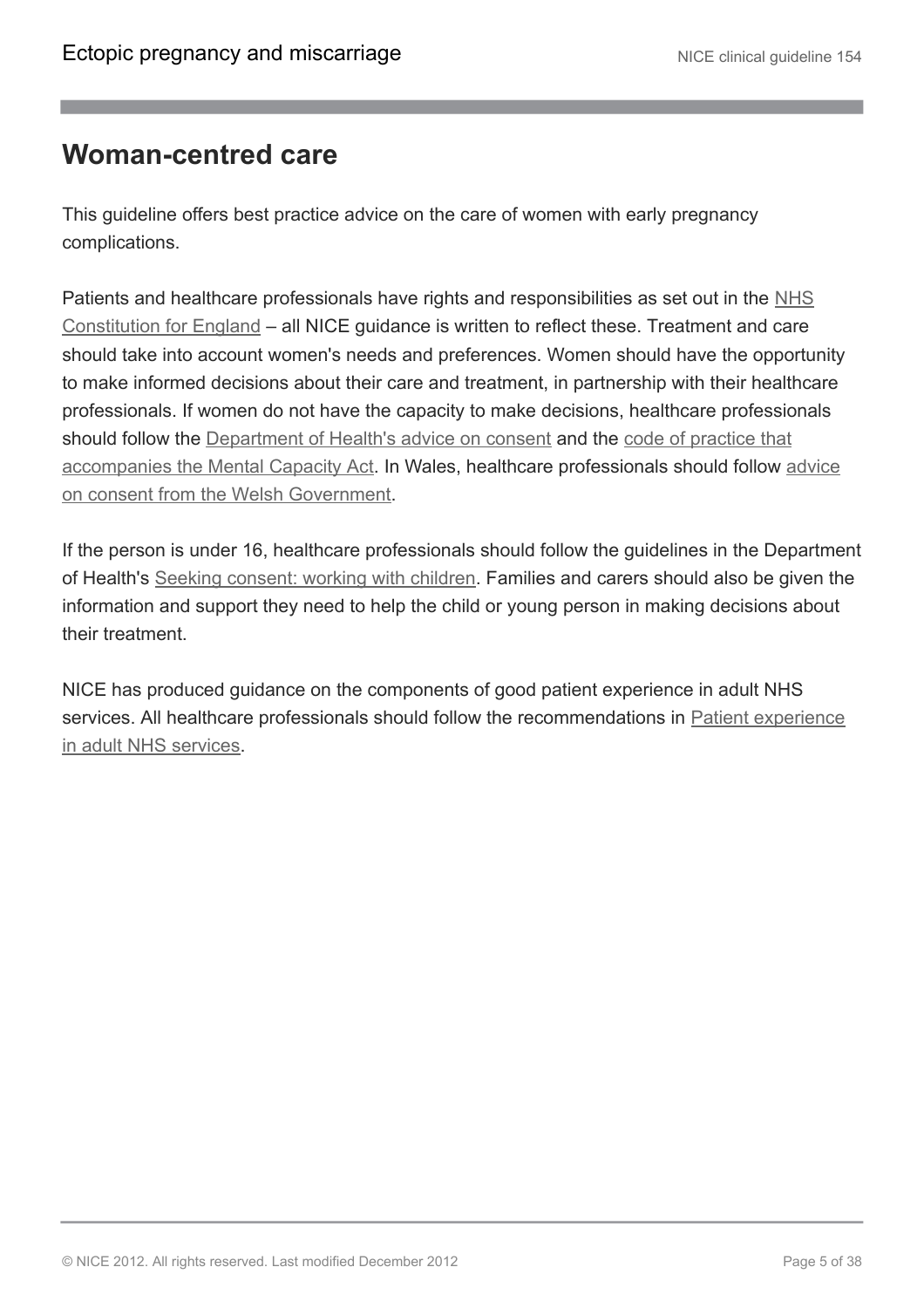### <span id="page-5-0"></span>**Terms used in this guideline**

**Early pregnancy** Pregnancy in the first trimester – that is, up to 13 completed weeks of pregnancy.

**Expectant management** A management approach in which treatment is not administered, with the aim of seeing whether the condition will resolve naturally.

**Pregnancy of unknown location** A descriptive term used to classify a pregnancy when a woman has a positive pregnancy test but no pregnancy can be seen on an ultrasound scan.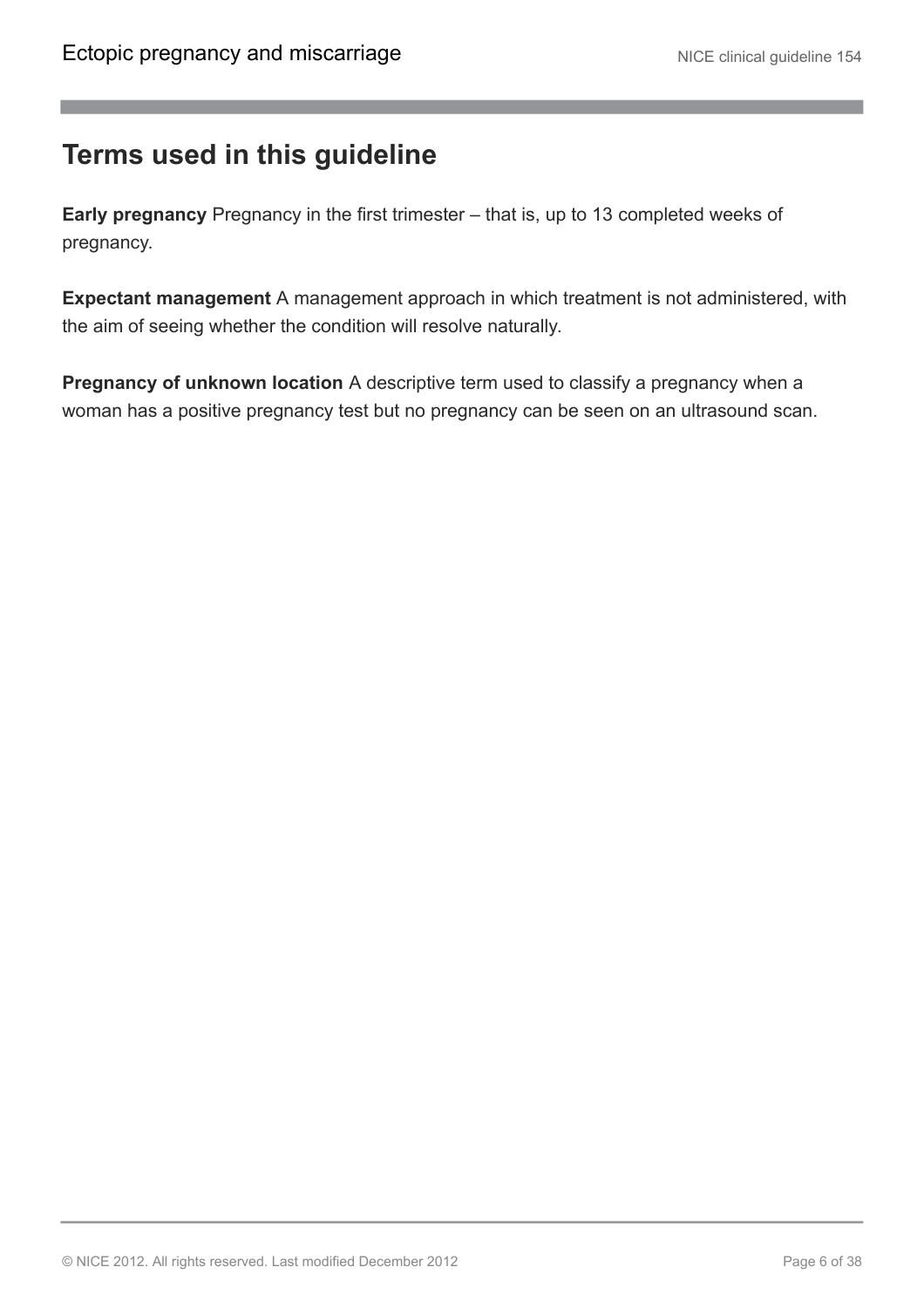## <span id="page-6-0"></span>**Key priorities for implementation**

The following recommendations have been identified as priorities for implementation.

# <span id="page-6-1"></span>*Support and information giving*

- Throughout a woman's care, give her and (with agreement) her partner specific evidencebased information in a variety of formats. This should include (as appropriate):
	- When and how to seek help if existing symptoms worsen or new symptoms develop, including a 24-hour contact telephone number.
	- What to expect during the time she is waiting for an ultrasound scan.
	- What to expect during the course of her care (including [expectant management](http://publications.nice.org.uk/ectopic-pregnancy-and-miscarriage-cg154/terms-used-in-this-guideline)), such as the potential length and extent of pain and/or bleeding, and possible side effects. This information should be tailored to the care she receives.
	- Information about post-operative care (for women undergoing surgery).
	- What to expect during the recovery period for example, when it is possible to resume sexual activity and/or try to conceive again, and what to do if she becomes pregnant again. This information should be tailored to the care she receives.
	- Information about the likely impact of her treatment on future fertility.
	- Where to access support and counselling services, including leaflets, web addresses and helpline numbers for support organisations.

Ensure that sufficient time is available to discuss these issues with women during the course of their care and arrange an additional appointment if more time is needed.

### <span id="page-6-2"></span>*Early pregnancy assessment services*

• Regional services should be organised so that an [early pregnancy](http://publications.nice.org.uk/ectopic-pregnancy-and-miscarriage-cg154/terms-used-in-this-guideline) assessment service is available 7 days a week for women with early pregnancy complications, where scanning can be carried out and decisions about management made.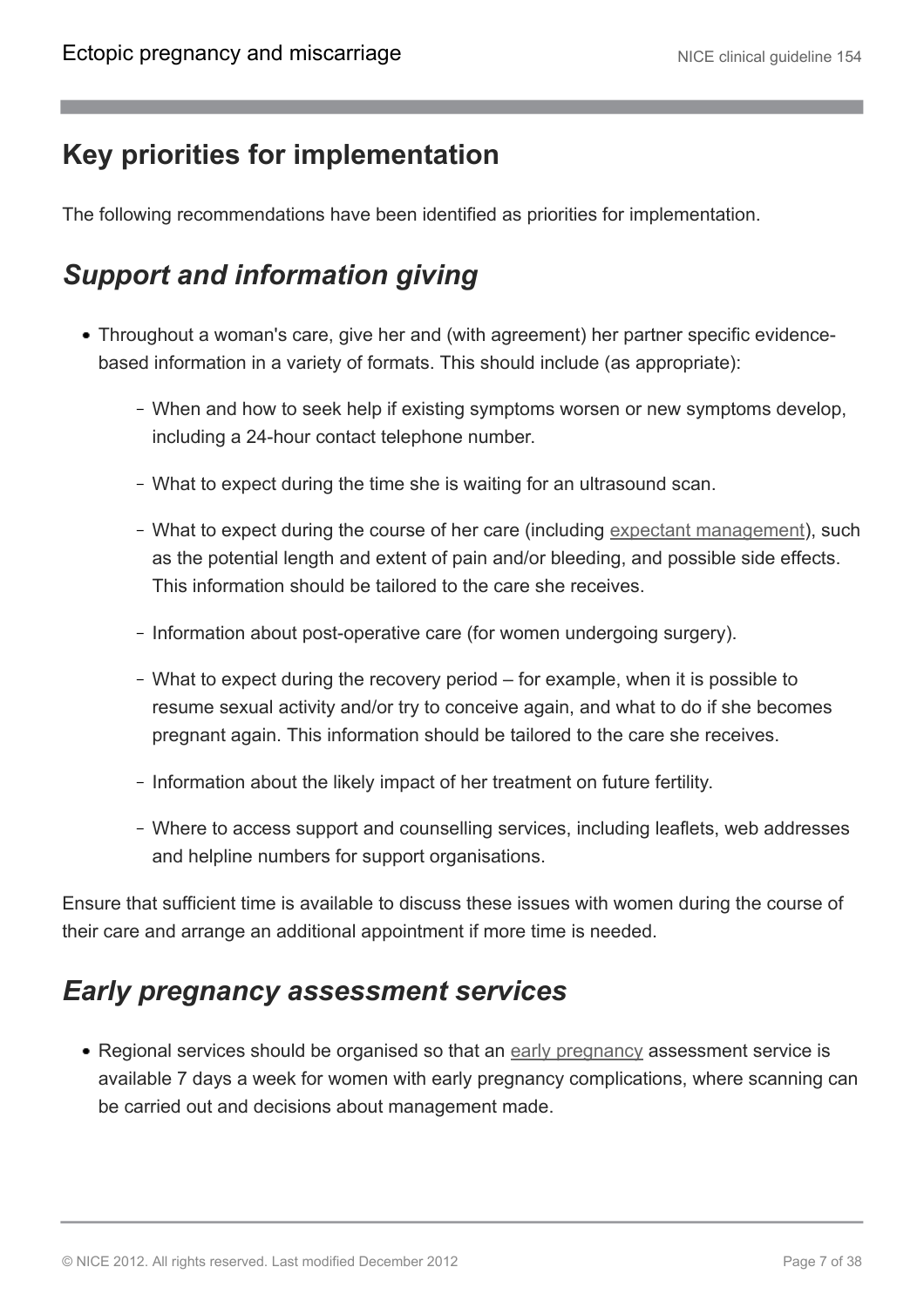# <span id="page-7-0"></span>*Symptoms and signs of ectopic pregnancy and initial assessment*

- During clinical assessment of women of reproductive age, be aware that:
	- they may be pregnant, and think about offering a pregnancy test even when symptoms are non-specific **and**
	- the symptoms and signs of ectopic pregnancy can resemble the common symptoms and signs of other conditions – for example, gastrointestinal conditions or urinary tract infection.
- All healthcare professionals involved in the care of women of reproductive age should have access to pregnancy tests.

# <span id="page-7-1"></span>*Using ultrasound for diagnosis*

Offer women who attend an early pregnancy assessment service (or out-of-hours gynaecology service if the early pregnancy assessment service is not available) a transvaginal ultrasound scan to identify the location of the pregnancy and whether there is a fetal pole and heartbeat.

# <span id="page-7-2"></span>*Human chorionic gonadotrophin measurements in women with pregnancy of unknown location*

• Be aware that women with a [pregnancy of unknown location](http://publications.nice.org.uk/ectopic-pregnancy-and-miscarriage-cg154/terms-used-in-this-guideline) could have an ectopic pregnancy until the location is determined.

### <span id="page-7-3"></span>*Expectant management*

- Use expectant management for 7–14 days as the first-line management strategy for women with a confirmed diagnosis of miscarriage. Explore management options other than expectant management if:
	- the woman is at increased risk of haemorrhage (for example, she is in the late first trimester) **or**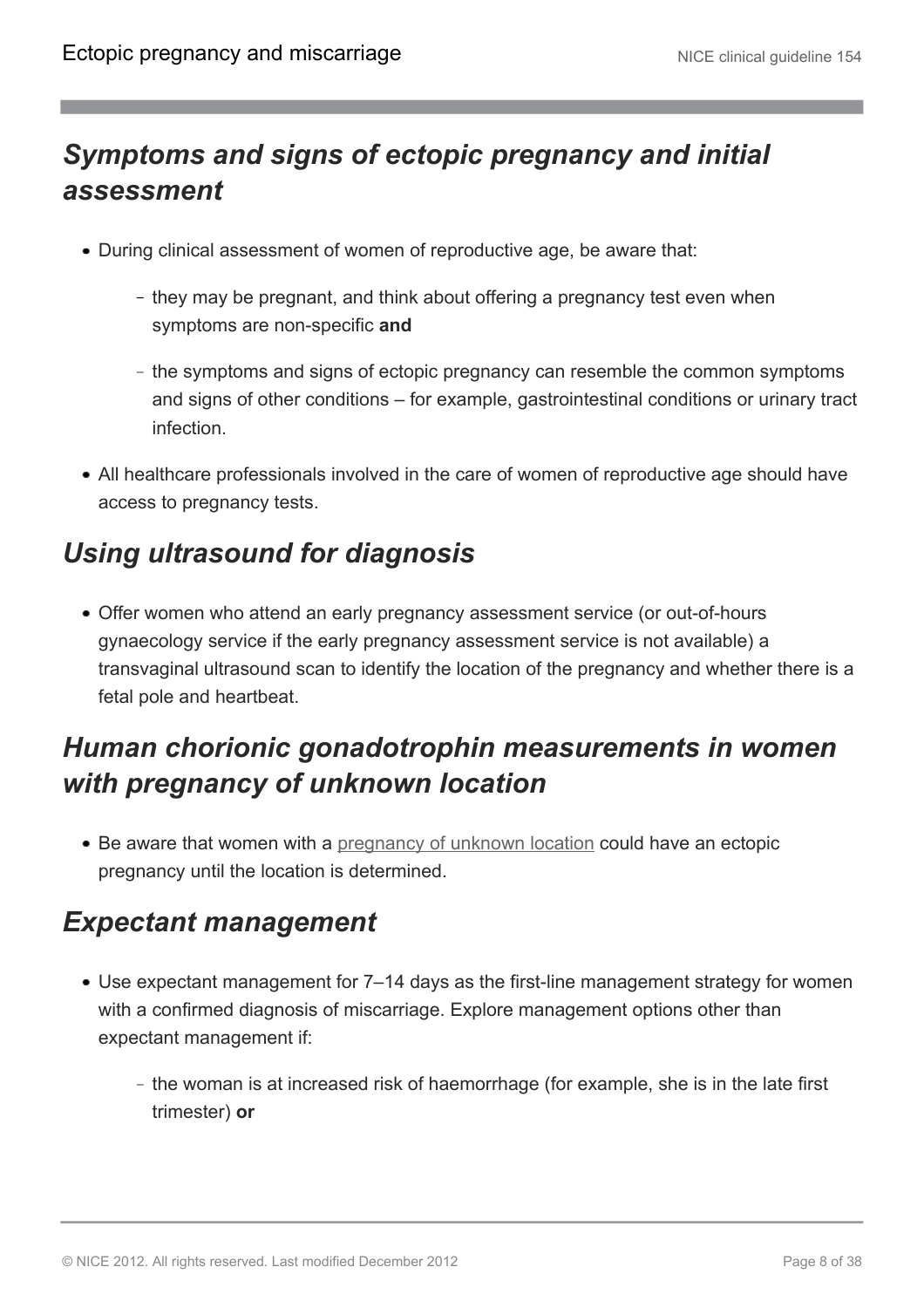- she has previous adverse and/or traumatic experience associated with pregnancy (for example, stillbirth, miscarriage or antepartum haemorrhage) **or**
- she is at increased risk from the effects of haemorrhage (for example, if she has coagulopathies or is unable to have a blood transfusion) **or**
- there is evidence of infection.

### <span id="page-8-0"></span>*Surgical management*

- Where clinically appropriate, offer women undergoing a miscarriage a choice of:
	- manual vacuum aspiration under local anaesthetic in an outpatient or clinic setting **or**
	- surgical management in a theatre under general anaesthetic.

### <span id="page-8-1"></span>*Performing laparoscopy*

When surgical treatment is indicated for women with an ectopic pregnancy, it should be performed laparoscopically whenever possible, taking into account the condition of the woman and the complexity of the surgical procedure.

### <span id="page-8-2"></span>*Salpingectomy and salpingotomy*

Offer a salpingectomy to women undergoing surgery for an ectopic pregnancy unless they have other risk factors for infertility.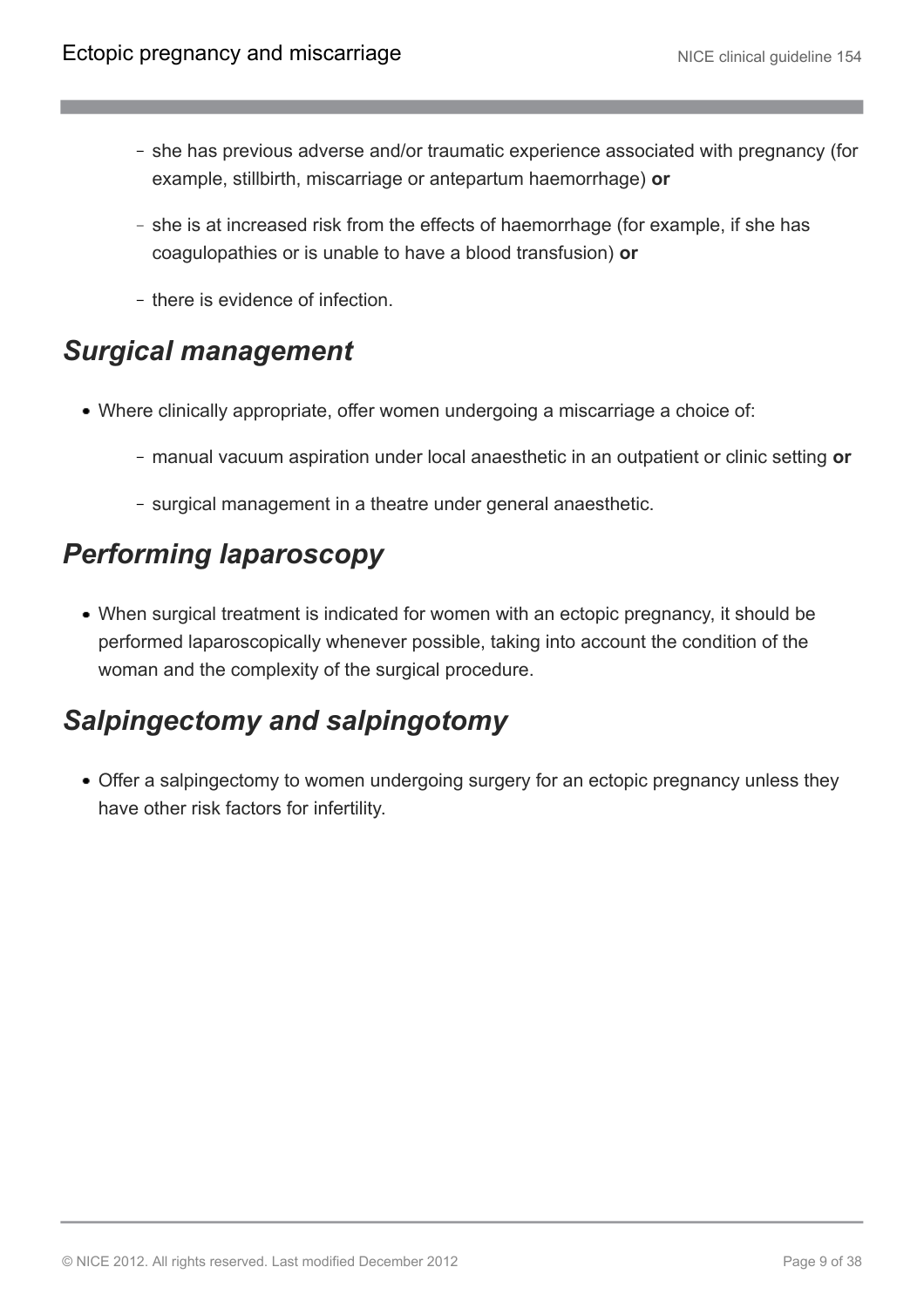### <span id="page-9-0"></span>**1 Recommendations**

The following guidance is based on the best available evidence. The [full guideline](http://guidance.nice.org.uk/CG154/Guidance/pdf/English) gives details of the methods and the evidence used to develop the guidance.

# <span id="page-9-1"></span>*1.1 Support and information giving*

- 1.1.1 Treat all women with [early pregnancy](http://publications.nice.org.uk/ectopic-pregnancy-and-miscarriage-cg154/terms-used-in-this-guideline) complications with dignity and respect. Be aware that women will react to complications or the loss of a pregnancy in different ways. Provide all women with information and support in a sensitive manner, taking into account their individual circumstances and emotional response<sup>[[1](#page-24-1)]</sup>.
- <span id="page-9-2"></span>1.1.2 Healthcare professionals providing care for women with early pregnancy complications in any setting should be aware that early pregnancy complications can cause significant distress for some women and their partners. Healthcare professionals providing care for these women should be given training in how to communicate sensitively and breaking bad news. Nonclinical staff such as receptionists working in settings where early pregnancy care is provided should also be given training on how to communicate sensitively with women who experience early pregnancy complications.
- 1.1.3 Throughout a woman's care, give her and (with agreement) her partner specific evidence-based information in a variety of formats. This should include (as appropriate):
	- When and how to seek help if existing symptoms worsen or new symptoms develop, including a 24-hour contact telephone number.
	- What to expect during the time she is waiting for an ultrasound scan.
	- What to expect during the course of her care (including [expectant management\)](http://publications.nice.org.uk/ectopic-pregnancy-and-miscarriage-cg154/terms-used-in-this-guideline), such as the potential length and extent of pain and/or bleeding, and possible side effects. This information should be tailored to the care she receives.
	- Information about post-operative care (for women undergoing surgery).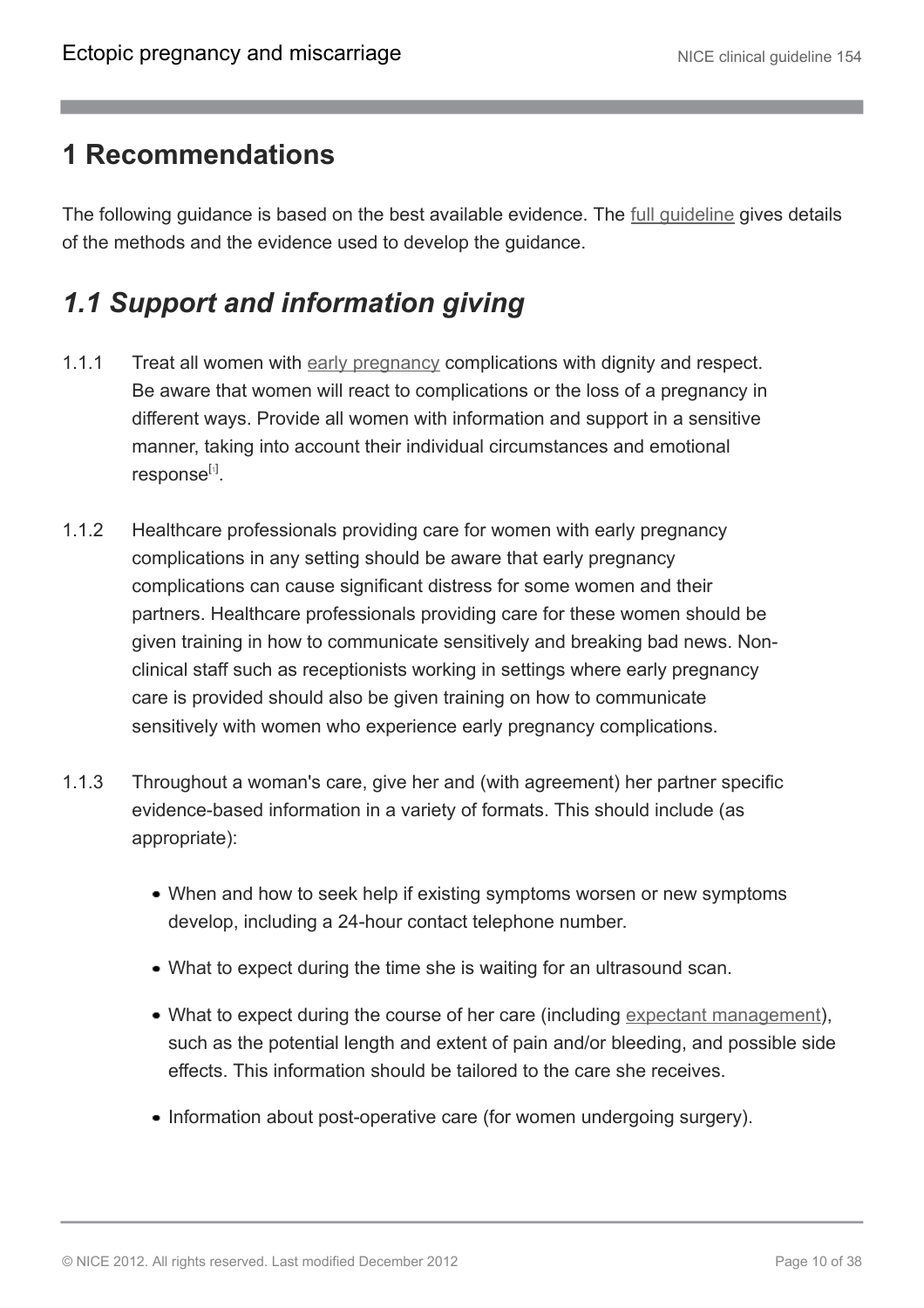- What to expect during the recovery period for example, when it is possible to resume sexual activity and/or try to conceive again, and what to do if she becomes pregnant again. This information should be tailored to the care she receives.
- Information about the likely impact of her treatment on future fertility.
- Where to access support and counselling services, including leaflets, web addresses and helpline numbers for support organisations.

Ensure that sufficient time is available to discuss these issues with women during the course of their care and arrange an additional appointment if more time is needed.

1.1.4 After an early pregnancy loss, offer the woman the option of a follow-up appointment with a healthcare professional of her choice.

### <span id="page-10-0"></span>*1.2 Early pregnancy assessment services*

- 1.2.1 Regional services should be organised so that an early pregnancy assessment service is available 7 days a week for women with early pregnancy complications, where scanning can be carried out and decisions about management made.
- 1.2.2 An early pregnancy assessment service should:
	- be a dedicated service provided by healthcare professionals competent to diagnose and care for women with pain and/or bleeding in early pregnancy **and**
	- offer ultrasound and assessment of serum human chorionic gonadotrophin (hCG) levels **and**
	- be staffed by healthcare professionals with training in sensitive communication and breaking bad news.
- <span id="page-10-1"></span>1.2.3 Early pregnancy assessment services should accept self-referrals from women who have had recurrent miscarriage<sup>[[2](#page-24-2)]</sup> or a previous ectopic or molar pregnancy. All other women with pain and/or bleeding should be assessed by a healthcare professional (such as a GP, accident and emergency [A&E]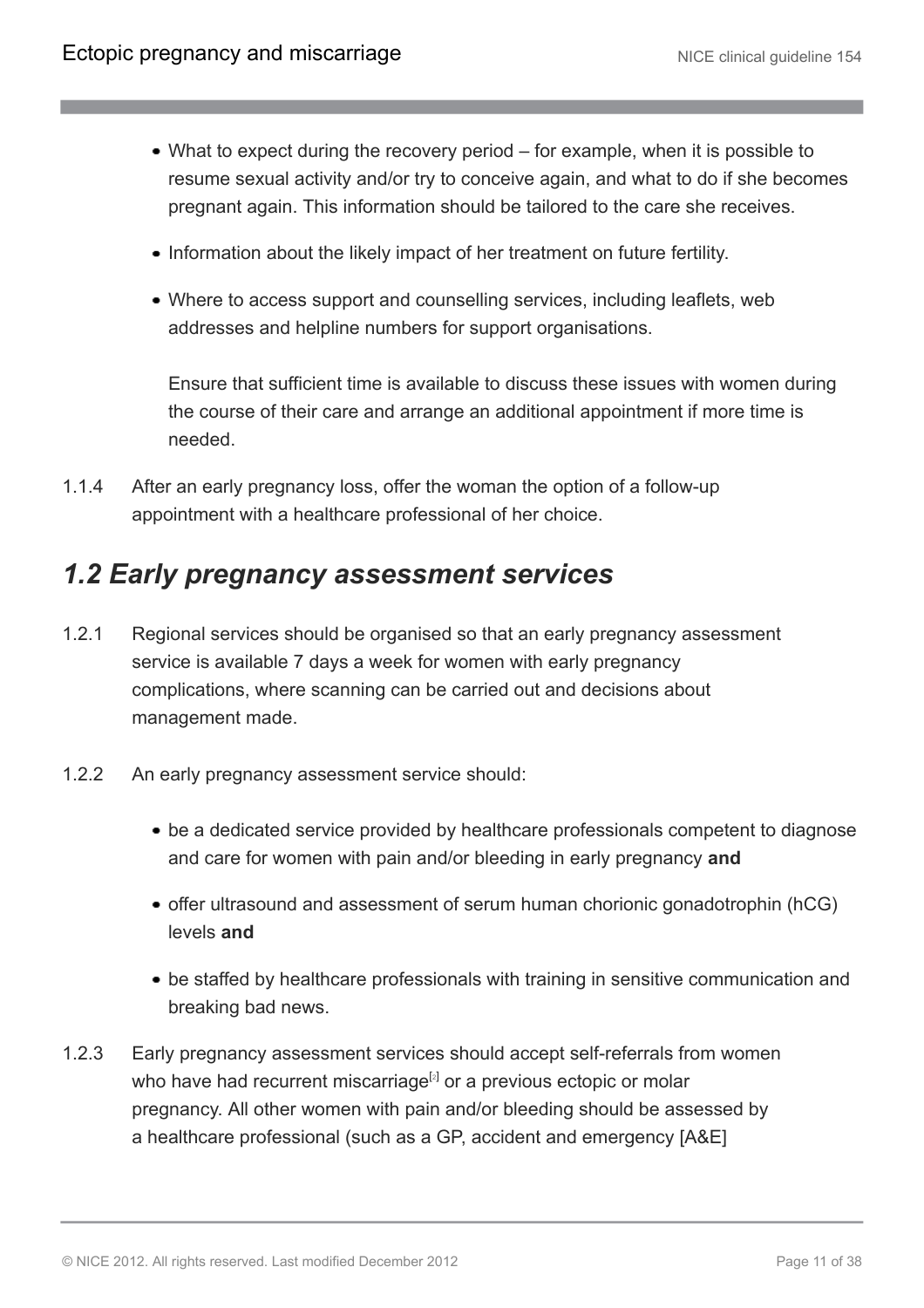doctor, midwife or nurse) before referral to an early pregnancy assessment service.

1.2.4 Ensure that a system is in place to enable women referred to their local early pregnancy assessment service to attend within 24 hours if the clinical situation warrants this. If the service is not available, and the clinical symptoms warrant further assessment, refer women to the nearest accessible facility that offers specialist clinical assessment and ultrasound scanning (such as a gynaecology ward or A&E service with access to specialist gynaecology support).

### <span id="page-11-0"></span>*1.3 Symptoms and signs of ectopic pregnancy and initial assessment*

- 1.3.1 Refer women who are haemodynamically unstable, or in whom there is significant concern about the degree of pain or bleeding, directly to A&E.
- 1.3.2 Be aware that atypical presentation for ectopic pregnancy is common.
- 1.3.3 Be aware that ectopic pregnancy can present with a variety of symptoms. Even if a symptom is less common, it may still be significant. Symptoms of ectopic pregnancy include:
	- common symptoms:
		- abdominal or pelvic pain
		- amenorrhoea or missed period
		- vaginal bleeding with or without clots
	- other reported symptoms:
		- breast tenderness
		- gastrointestinal symptoms
		- dizziness, fainting or syncope
		- shoulder tip pain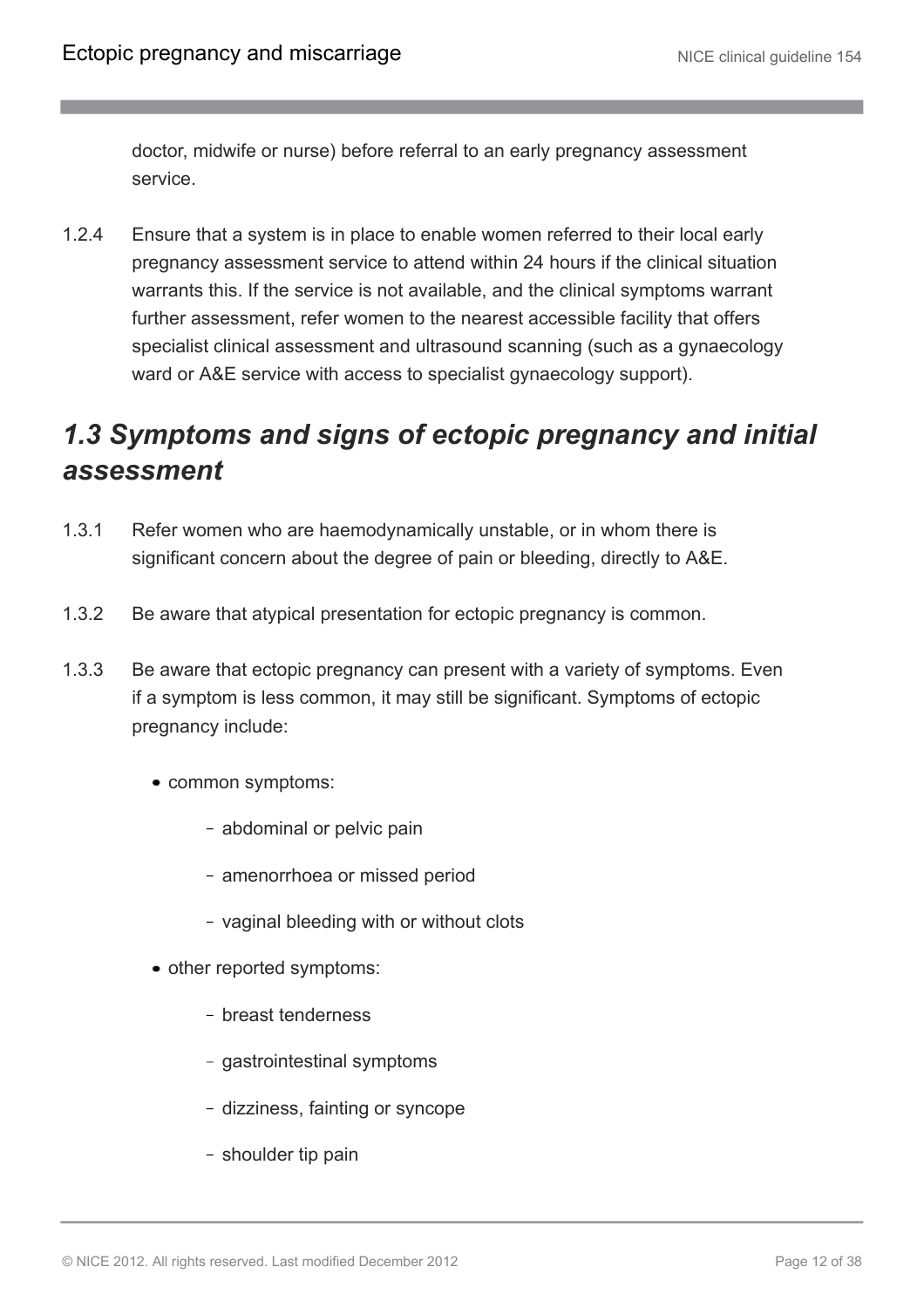- urinary symptoms
- passage of tissue
- rectal pressure or pain on defecation.
- 1.3.4 Be aware that ectopic pregnancy can present with a variety of signs on examination by a healthcare professional. Signs of ectopic pregnancy include:
	- more common signs:
		- pelvic tenderness
		- adnexal tenderness
		- abdominal tenderness
	- other reported signs:
		- cervical motion tenderness
		- rebound tenderness or peritoneal signs
		- pallor
		- abdominal distension
		- enlarged uterus
		- tachycardia (more than 100 beats per minute) or hypotension (less than 100/ 60 mmHg)
		- shock or collapse
		- orthostatic hypotension.
- 1.3.5 During clinical assessment of women of reproductive age, be aware that:
	- they may be pregnant, and think about offering a pregnancy test even when symptoms are non-specific **and**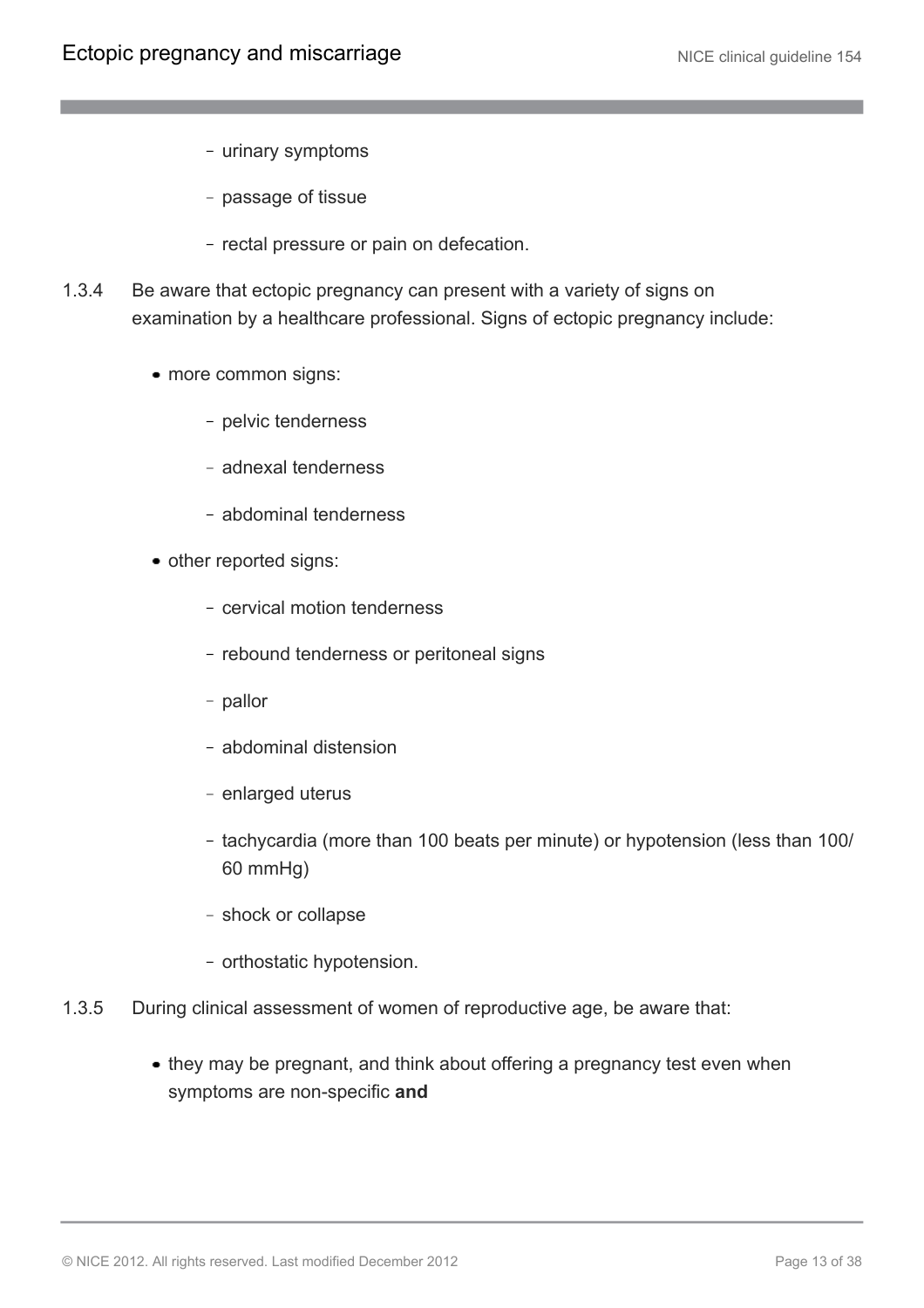- the symptoms and signs of ectopic pregnancy can resemble the common symptoms and signs of other conditions – for example, gastrointestinal conditions or urinary tract infection.
- 1.3.6 All healthcare professionals involved in the care of women of reproductive age should have access to pregnancy tests.
- 1.3.7 Refer immediately to an early pregnancy assessment service (or out-of-hours gynaecology service if the early pregnancy assessment service is not available) for further assessment women with a positive pregnancy test and the following on examination:
	- pain and abdominal tenderness **or**
	- pelvic tenderness **or**
	- cervical motion tenderness.
- 1.3.8 Exclude the possibility of ectopic pregnancy, even in the absence of risk factors (such as previous ectopic pregnancy), because about a third of women with an ectopic pregnancy will have no known risk factors.
- 1.3.9 Refer to an early pregnancy assessment service (or out-of-hours gynaecology service if the early pregnancy assessment service is not available) women with bleeding or other symptoms and signs of early pregnancy complications who have:
	- pain **or**
	- a pregnancy of 6 weeks gestation or more **or**
	- a pregnancy of uncertain gestation.

The urgency of this referral depends on the clinical situation.

- 1.3.10 Use expectant management for women with a pregnancy of less than 6 weeks gestation who are bleeding but not in pain. Advise these women:
	- to repeat a urine pregnancy test after 7–10 days and to return if it is positive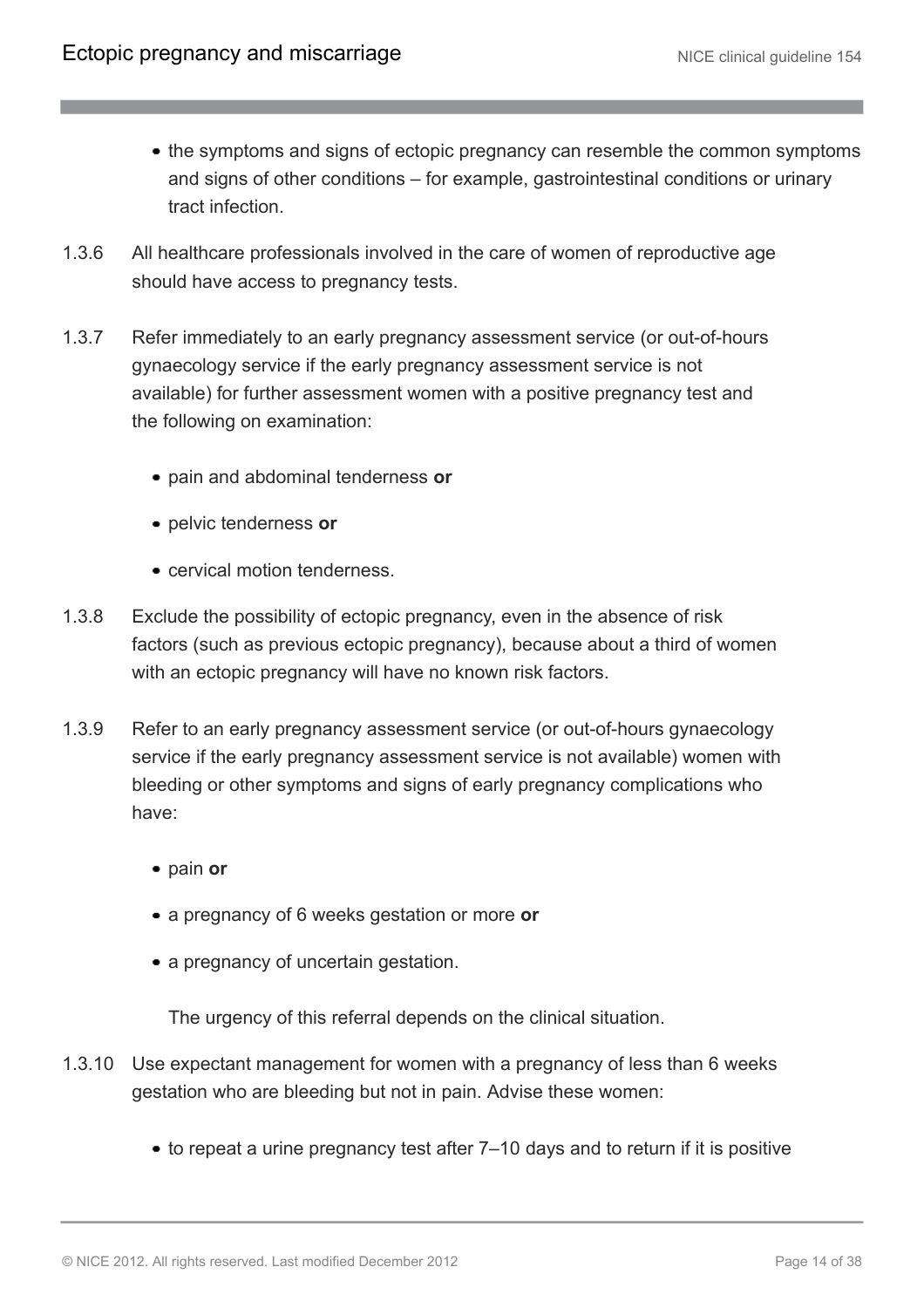- a negative pregnancy test means that the pregnancy has miscarried
- to return if their symptoms continue or worsen.
- 1.3.11 Refer women who return with worsening symptoms and signs that could suggest an ectopic pregnancy to an early pregnancy assessment service (or out-of-hours gynaecology service if the early pregnancy assessment service is not available) for further assessment. The decision about whether she should be seen immediately or within 24 hours will depend on the clinical situation.
- 1.3.12 If a woman is referred to an early pregnancy assessment service (or out-ofhours gynaecology service if the early pregnancy assessment service is not available), explain the reasons for the referral and what she can expect when she arrives there.

# <span id="page-14-0"></span>*1.4 Diagnosis of viable intrauterine pregnancy and of ectopic pregnancy*

#### **Using ultrasound for diagnosis**

- 1.4.1 Offer women who attend an early pregnancy assessment service (or out-ofhours gynaecology service if the early pregnancy assessment service is not available) a transvaginal ultrasound scan to identify the location of the pregnancy and whether there is a fetal pole and heartbeat.
- 1.4.2 Consider a transabdominal ultrasound scan for women with an enlarged uterus or other pelvic pathology, such as fibroids or an ovarian cyst.
- 1.4.3 If a transvaginal ultrasound scan is unacceptable to the woman, offer a transabdominal ultrasound scan and explain the limitations of this method of scanning.
- 1.4.4 Inform women that the diagnosis of miscarriage using 1 ultrasound scan cannot be guaranteed to be 100% accurate and there is a small chance that the diagnosis may be incorrect, particularly at very early gestational ages.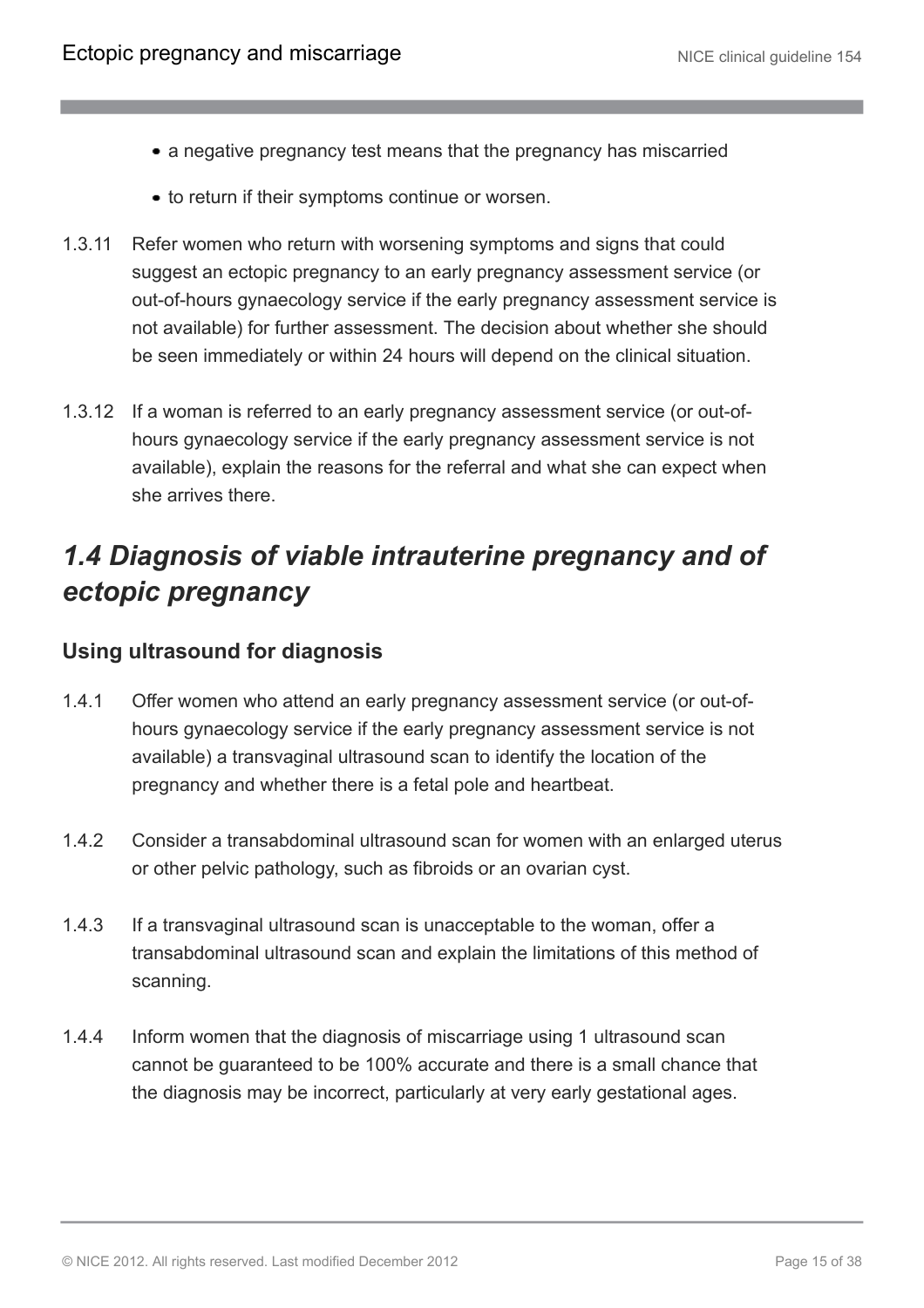- 1.4.5 When performing an ultrasound scan to determine the viability of an intrauterine pregnancy, first look to identify a fetal heartbeat. If there is no visible heartbeat but there is a visible fetal pole, measure the crown–rump length. Only measure the mean gestational sac diameter if the fetal pole is not visible.
- 1.4.6 If the crown–rump length is less than 7.0 mm with a transvaginal ultrasound scan and there is no visible heartbeat, perform a second scan a minimum of 7 days after the first before making a diagnosis. Further scans may be needed before a diagnosis can be made.
- 1.4.7 If the crown–rump length is 7.0 mm or more with a transvaginal ultrasound scan and there is no visible heartbeat:
	- seek a second opinion on the viability of the pregnancy **and/or**
	- perform a second scan a minimum of 7 days after the first before making a diagnosis.
- 1.4.8 If there is no visible heartbeat when the crown–rump length is measured using a transabdominal ultrasound scan:
	- record the size of the crown–rump length and
	- perform a second scan a minimum of 14 days after the first before making a diagnosis.
- 1.4.9 If the mean gestational sac diameter is less than 25.0 mm with a transvaginal ultrasound scan and there is no visible fetal pole, perform a second scan a minimum of 7 days after the first before making a diagnosis. Further scans may be needed before a diagnosis can be made.
- 1.4.10 If the mean gestational sac diameter is 25.0 mm or more using a transvaginal ultrasound scan and there is no visible fetal pole:
	- seek a second opinion on the viability of the pregnancy **and/or**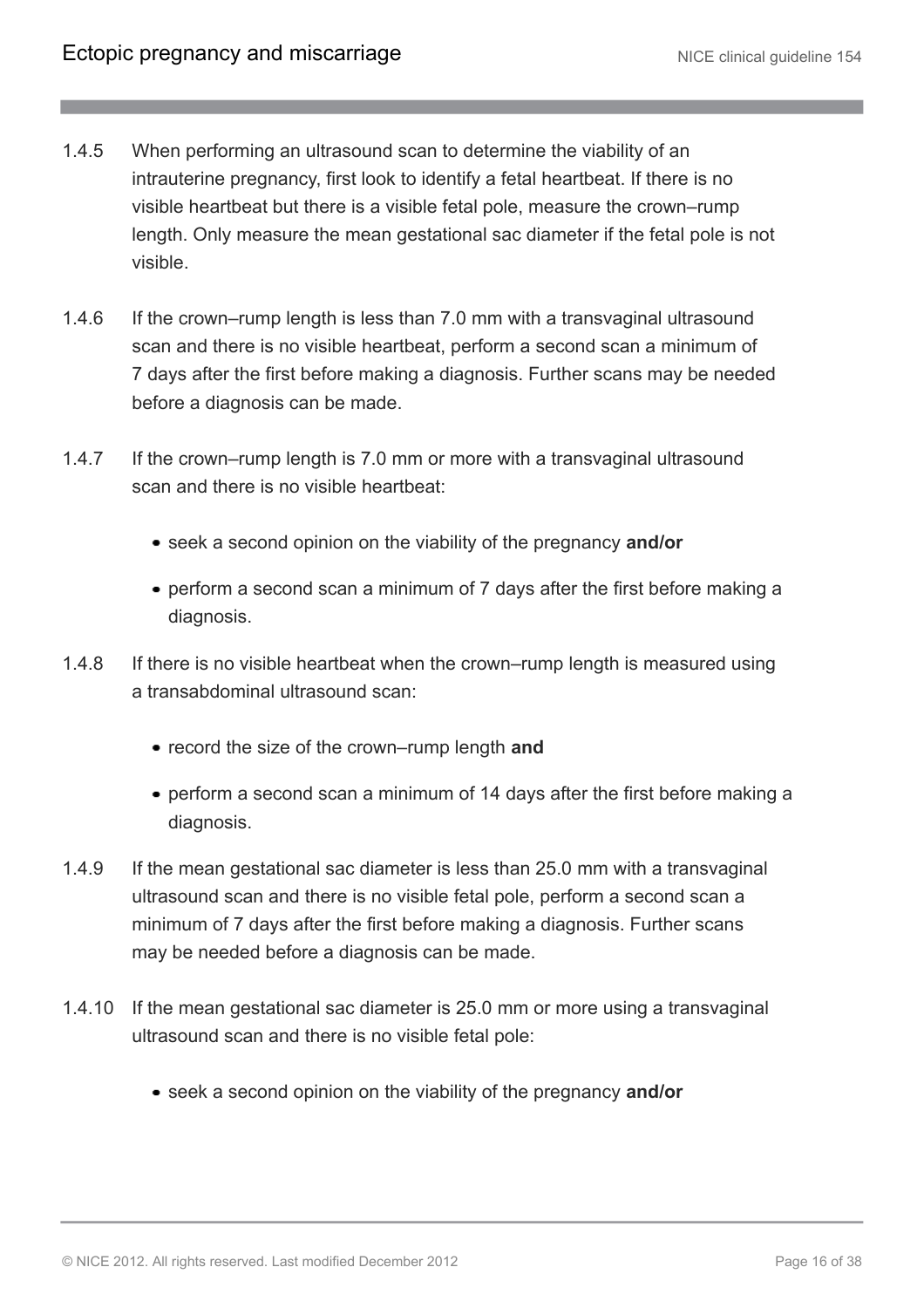- perform a second scan a minimum of 7 days after the first before making a diagnosis.
- 1.4.11 If there is no visible fetal pole and the mean gestational sac diameter is measured using a transabdominal ultrasound scan:
	- record the size of the mean gestational sac diameter **and**
	- perform a second scan a minimum of 14 days after the first before making a diagnosis.
- 1.4.12 Do not use gestational age from the last menstrual period alone to determine whether a fetal heartbeat should be visible.
- 1.4.13 Inform women that the date of their last menstrual period may not give an accurate representation of gestational age because of variability in the menstrual cycle.
- 1.4.14 Inform women what to expect while waiting for a repeat scan and that waiting for a repeat scan has no detrimental effects on the outcome of the pregnancy.
- 1.4.15 Give women a 24-hour contact telephone number so that they can speak to someone with experience of caring for women with early pregnancy complications who understands their needs and can advise on appropriate care<sup>[[3](#page-24-3)]</sup>.
- <span id="page-16-0"></span>1.4.16 When diagnosing complete miscarriage on an ultrasound scan, in the absence of a previous scan confirming an intrauterine pregnancy, always be aware of the possibility of ectopic pregnancy. Advise these women to return for further review if their symptoms persist.
- 1.4.17 All ultrasound scans should be performed and reviewed by someone with training in, and experience of, diagnosing ectopic pregnancies.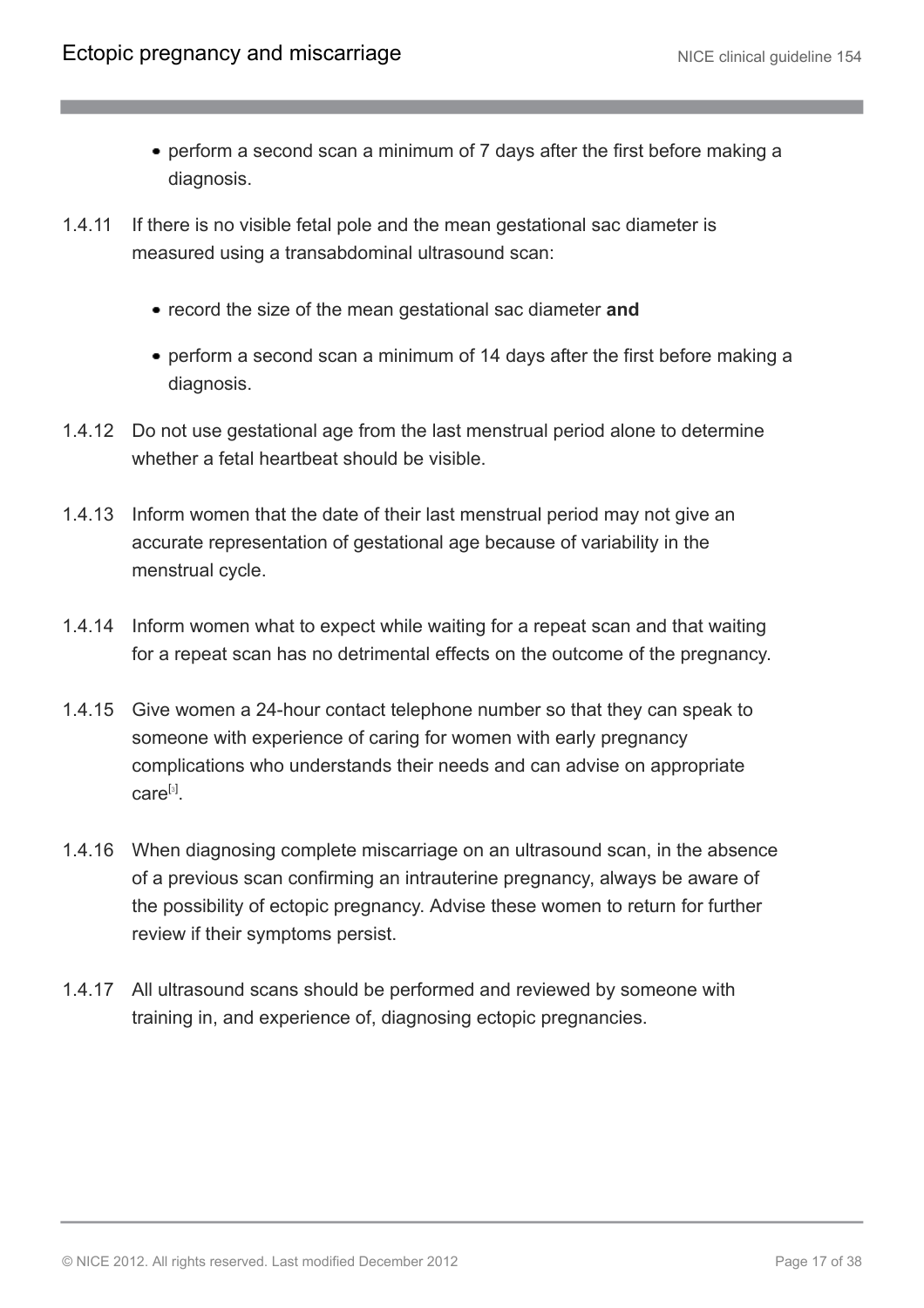#### **Human chorionic gonadotrophin measurements in women with pregnancy of unknown location**

- 1.4.18 Be aware that women with a [pregnancy of unknown location](http://publications.nice.org.uk/ectopic-pregnancy-and-miscarriage-cg154/terms-used-in-this-guideline) could have an ectopic pregnancy until the location is determined.
- 1.4.19 Do not use serum hCG measurements to determine the location of the pregnancy.
- 1.4.20 In a woman with a pregnancy of unknown location, place more importance on clinical symptoms than on serum hCG results, and review the woman's condition if any of her symptoms change, regardless of previous results and assessments.
- 1.4.21 Use serum hCG measurements only for assessing trophoblastic proliferation to help to determine subsequent management.
- 1.4.22 Take 2 serum hCG measurements as near as possible to 48 hours apart (but no earlier) to determine subsequent management of a pregnancy of unknown location. Take further measurements only after review by a senior healthcare professional.
- 1.4.23 Regardless of serum hCG levels, give women with a pregnancy of unknown location written information about what to do if they experience any new or worsening symptoms, including details about how to access emergency care 24 hours a day. Advise women to return if there are new symptoms or if existing symptoms worsen.
- 1.4.24 For a woman with an increase in serum hCG concentration greater than 63% after 48 hours:
	- Inform her that she is likely to have a developing intrauterine pregnancy (although the possibility of an ectopic pregnancy cannot be excluded).
	- Offer her a transvaginal ultrasound scan to determine the location of the pregnancy between 7 and 14 days later. Consider an earlier scan for women with a serum hCG level greater than or equal to 1500 IU/litre.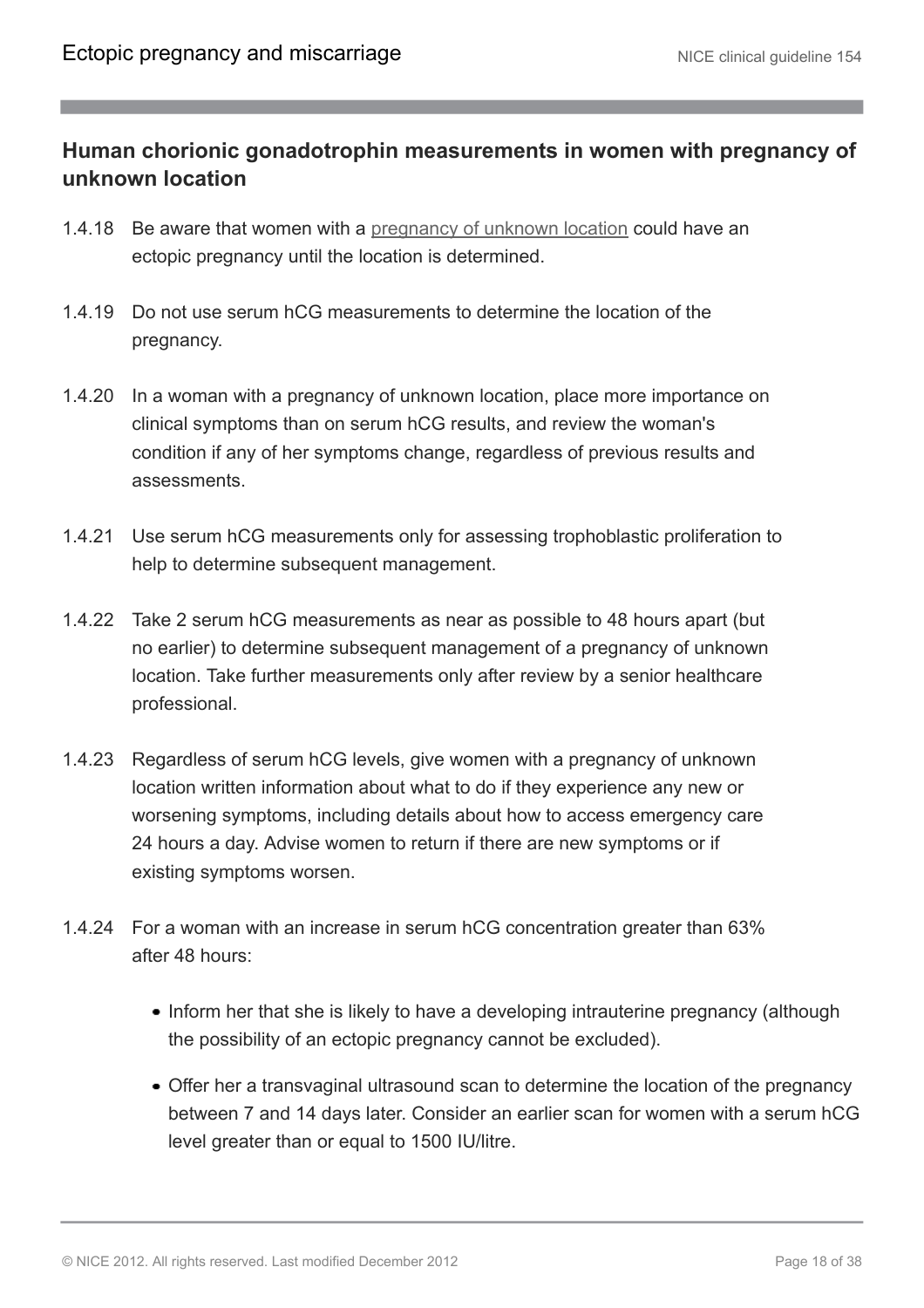- If a viable intrauterine pregnancy is confirmed, offer her routine antenatal care[[4](#page-24-4)]
- If a viable intrauterine pregnancy is not confirmed, refer her for immediate clinical review by a senior gynaecologist.
- <span id="page-18-1"></span>1.4.25 For a woman with a decrease in serum hCG concentration greater than 50% after 48 hours:
	- inform her that the pregnancy is unlikely to continue but that this is not confirmed **and**
	- provide her with oral and written information about where she can access support and counselling services<sup>[[3](#page-24-3)]</sup>and
	- ask her to take a urine pregnancy test 14 days after the second serum hCG test, and explain that:
		- if the test is negative, no further action is necessary
		- if the test is positive, she should return to the early pregnancy assessment service for clinical review within 24 hours.
- 1.4.26 For a woman with a change in serum hCG concentration between a 50% decline and 63% rise inclusive, refer her for clinical review in the early pregnancy assessment service within 24 hours.
- 1.4.27 For women with a pregnancy of unknown location, when using serial serum hCG measurements, do not use serum progesterone measurements as an adjunct to diagnose either viable intrauterine pregnancy or ectopic pregnancy.

# <span id="page-18-0"></span>*1.5 Management of miscarriage*

#### **Threatened miscarriage**

1.5.1 Advise a woman with vaginal bleeding and a confirmed intrauterine pregnancy with a fetal heartheat that: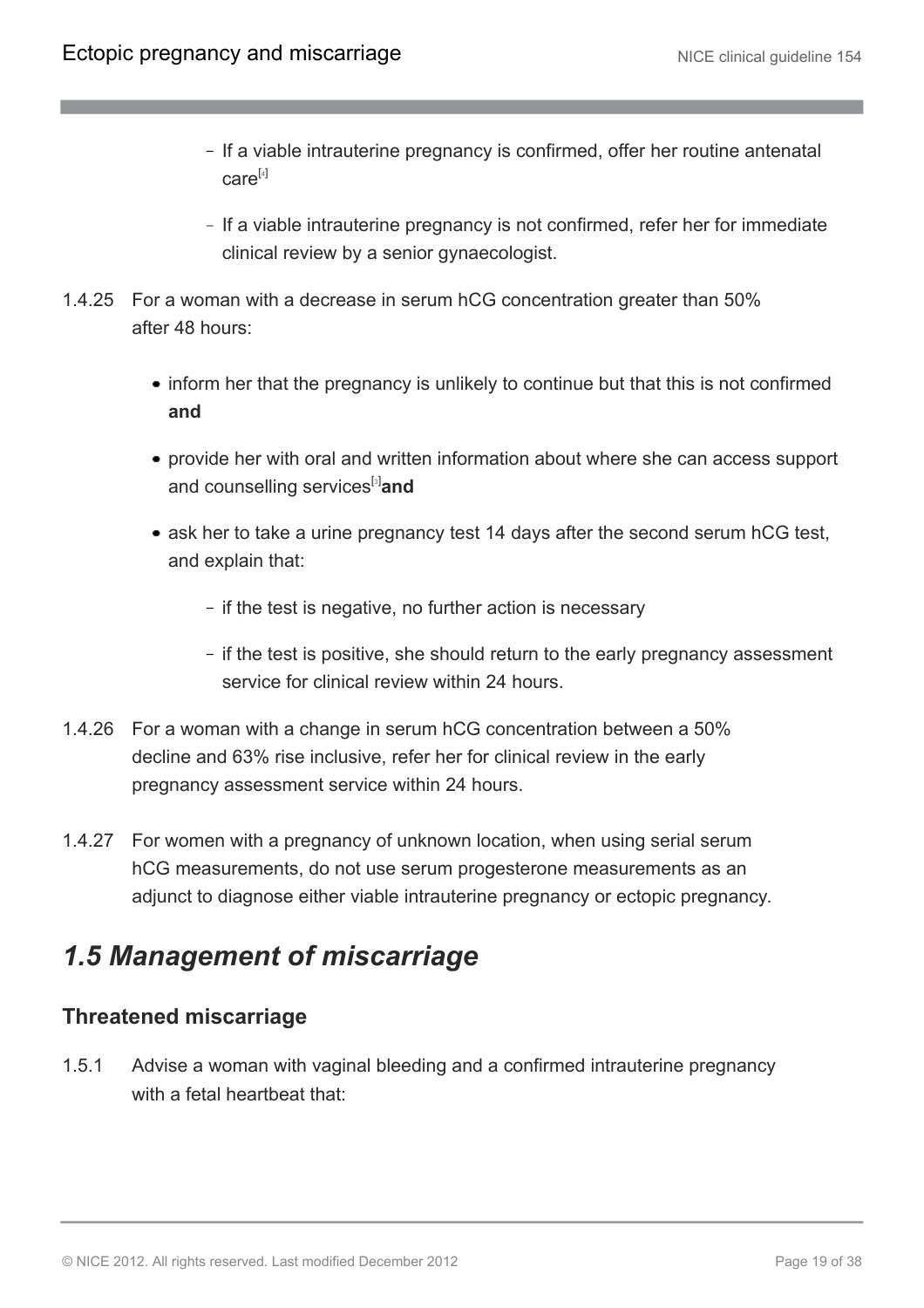- if her bleeding gets worse, or persists beyond 14 days, she should return for further assessment
- if the bleeding stops, she should start or continue routine antenatal care.

#### **Expectant management**

- 1.5.2 Use expectant management for 7–14 days as the first-line management strategy for women with a confirmed diagnosis of miscarriage. Explore management options other than expectant management if:
	- the woman is at increased risk of haemorrhage (for example, she is in the late first trimester) **or**
	- she has previous adverse and/or traumatic experience associated with pregnancy (for example, stillbirth, miscarriage or antepartum haemorrhage) **or**
	- she is at increased risk from the effects of haemorrhage (for example, if she has coagulopathies or is unable to have a blood transfusion) **or**
	- there is evidence of infection
- 1.5.3 Offer medical management to women with a confirmed diagnosis of miscarriage if expectant management is not acceptable to the woman.
- 1.5.4 Explain what expectant management involves and that most women will need no further treatment. Also provide women with oral and written information about further treatment options.
- 1.5.5 Give all women undergoing expectant management of miscarriage oral and written information about what to expect throughout the process, advice on pain relief and where and when to get help in an emergency $[3]$  $[3]$  $[3]$ .
- 1.5.6 If the resolution of bleeding and pain indicate that the miscarriage has completed during 7–14 days of expectant management, advise the woman to take a urine pregnancy test after 3 weeks, and to return for individualised care if it is positive.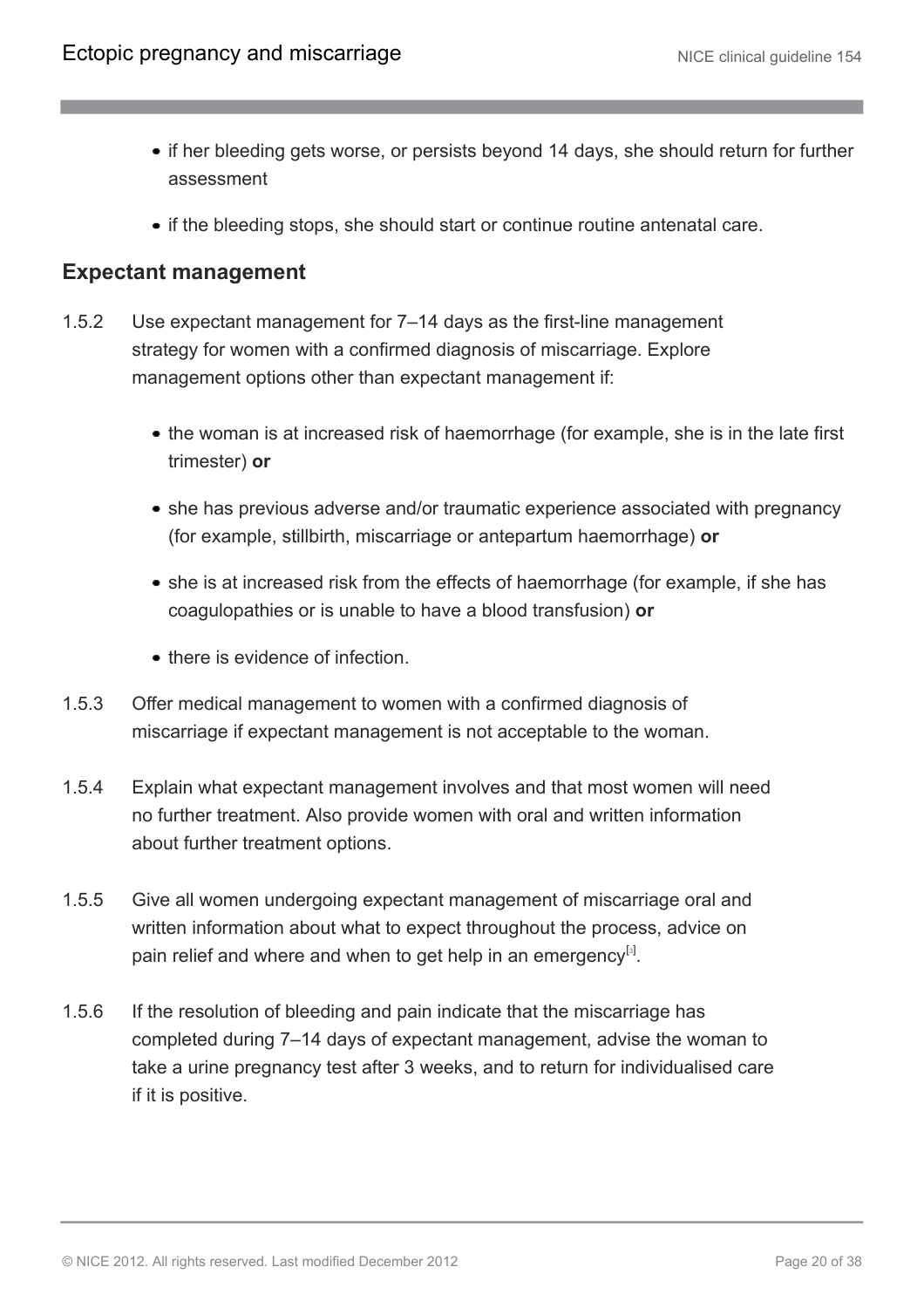- 1.5.7 Offer a repeat scan if after the period of expectant management the bleeding and pain:
	- have not started (suggesting that the process of miscarriage has not begun) **or**
	- are persisting and/or increasing (suggesting incomplete miscarriage).

Discuss all treatment options (continued expectant management, medical management, and surgical management) with the woman to allow her to make an informed choice.

1.5.8 Review the condition of a woman who opts for continued expectant management of miscarriage at a minimum of 14 days after the first follow-up appointment.

#### **Medical management**

- 1.5.9 Do not offer mifepristone as a treatment for missed or incomplete miscarriage.
- 1.5.10 Offer vaginal misoprostol for the medical treatment of missed or incomplete miscarriage. Oral administration is an acceptable alternative if this is the woman's preference<sup>[[5](#page-25-0)]</sup>.
- <span id="page-20-0"></span>1.5.11 For women with a missed miscarriage, use a single dose of 800 micrograms of misoprostol<sup>[[5](#page-25-0)]</sup>.
- 1.5.12 Advise the woman that if bleeding has not started 24 hours after treatment, she should contact her healthcare professional to determine ongoing individualised care.
- 1.5.13 For women with an incomplete miscarriage, use a single dose of 600 micrograms of misoprostol. (800 micrograms can be used as an alternative to allow alignment of treatment protocols for both missed and incomplete miscarriage<sup>[[5](#page-25-0)]</sup>.)
- 1.5.14 Offer all women receiving medical management of miscarriage pain relief and anti-emetics as needed.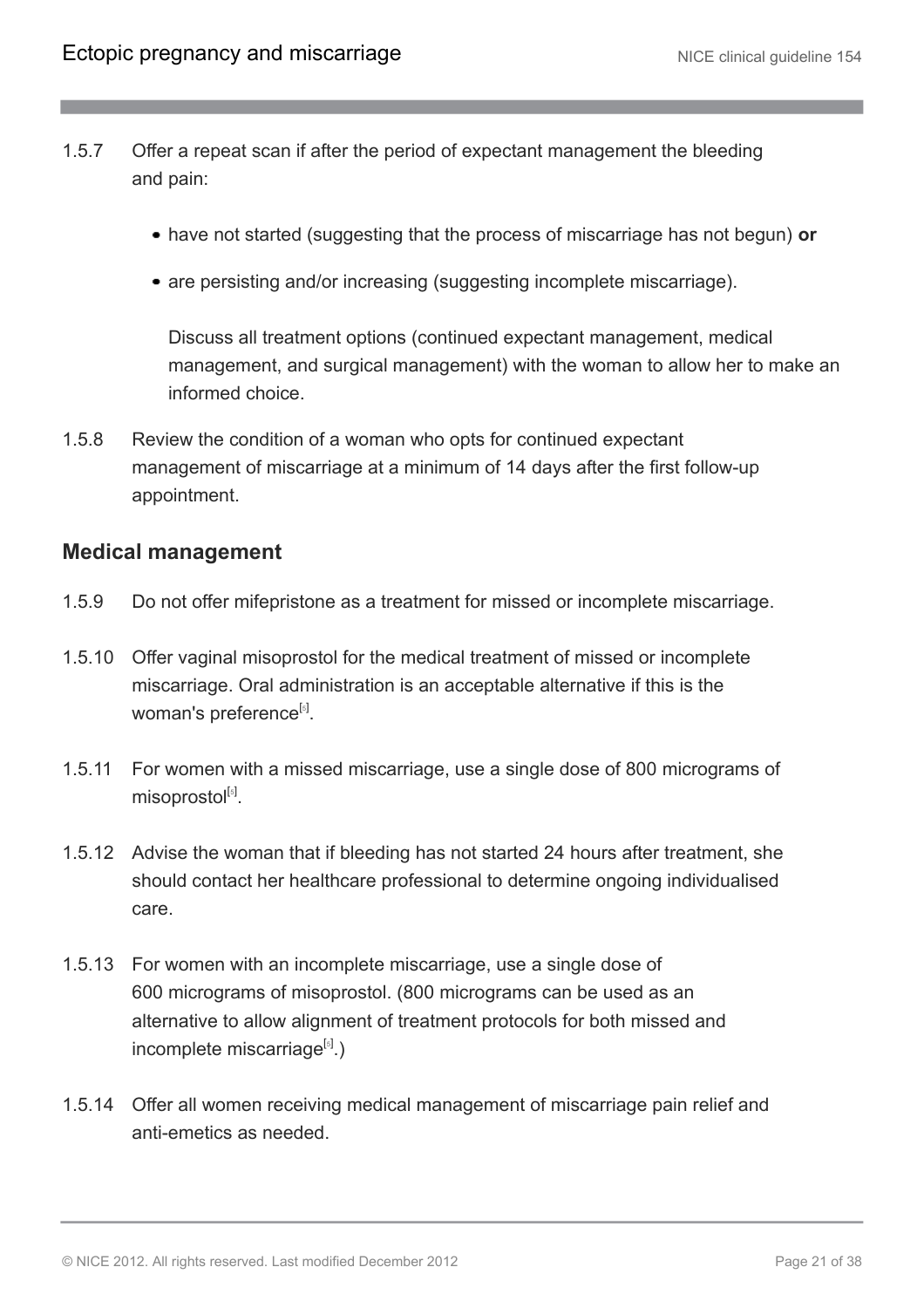- 1.5.15 Inform women undergoing medical management of miscarriage about what to expect throughout the process, including the length and extent of bleeding and the potential side effects of treatment including pain, diarrhoea and vomiting.
- 1.5.16 Advise women to take a urine pregnancy test 3 weeks after medical management of miscarriage unless they experience worsening symptoms, in which case advise them to return to the healthcare professional responsible for providing their medical management.
- 1.5.17 Advise women with a positive urine pregnancy test after 3 weeks to return for a review by a healthcare professional to ensure that there is no molar or ectopic pregnancy.

#### **Surgical management**

- 1.5.18 Where clinically appropriate, offer women undergoing a miscarriage a choice of:
	- manual vacuum aspiration under local anaesthetic in an outpatient or clinic setting **or**
	- surgical management in a theatre under general anaesthetic.
- 1.5.19 Provide oral and written information to all women undergoing surgical management of miscarriage about the treatment options available and what to expect during and after the procedure<sup>[[3](#page-24-3)]</sup>.

### <span id="page-21-0"></span>*1.6 Management of ectopic pregnancy*

#### **Surgical and medical management**

- 1.6.1 Inform women who have had an ectopic pregnancy that they can self-refer to an early pregnancy assessment service in future pregnancies if they have any early concerns.
- 1.6.2 Give all women with an ectopic pregnancy oral and written information about: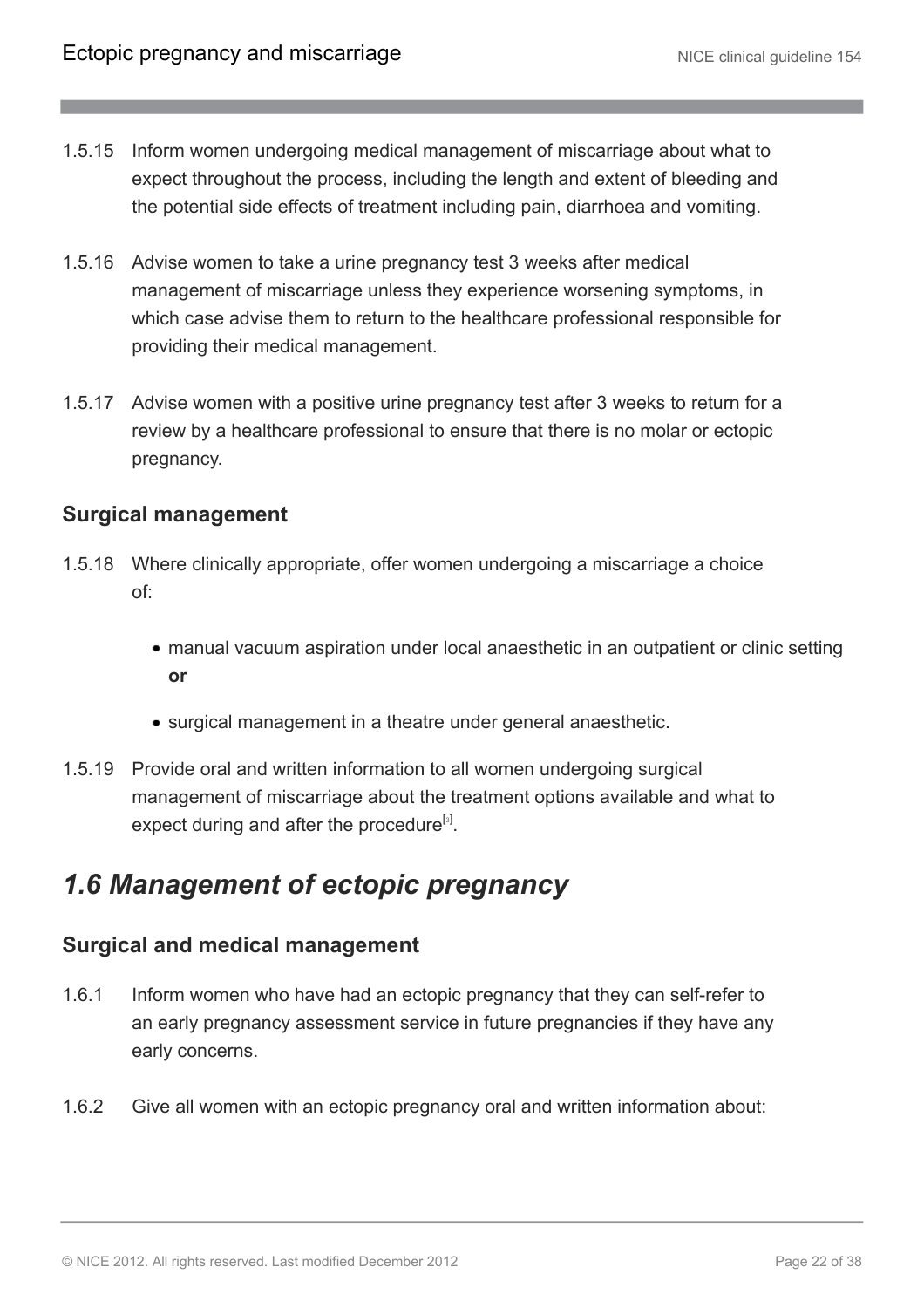- how they can contact a healthcare professional for post-operative advice if needed, and who this will be **and**
- where and when to get help in an emergency $[3]$  $[3]$  $[3]$ .
- <span id="page-22-0"></span>1.[6](#page-25-1).3 Offer systemic methotrexate<sup>[6]</sup> as a first-line treatment to women who are able to return for follow-up and who have all of the following:
	- no significant pain
	- an unruptured ectopic pregnancy with an adnexal mass smaller than 35 mm with no visible heartbeat
	- a serum hCG level less than 1500 IU/litre
	- no intrauterine pregnancy (as confirmed on an ultrasound scan).

Offer surgery where treatment with methotrexate is not acceptable to the woman.

- 1.6.4 Offer surgery as a first-line treatment to women who are unable to return for follow-up after methotrexate treatment or who have any of the following:
	- an ectopic pregnancy and significant pain
	- an ectopic pregnancy with an adnexal mass of 35 mm or larger
	- an ectopic pregnancy with a fetal heartbeat visible on an ultrasound scan
	- an ectopic pregnancy and a serum hCG level of 5000 IU/litre or more.
- 1.[6](#page-25-1).5 Offer the choice of either methotrexate<sup>[6]</sup> or surgical management to women with an ectopic pregnancy who have a serum hCG level of at least 1500 IU/litre and less than 5000 IU/litre, who are able to return for follow-up and who meet all of the following criteria:
	- no significant pain
	- an unruptured ectopic pregnancy with an adnexal mass smaller than 35 mm with no visible heartbeat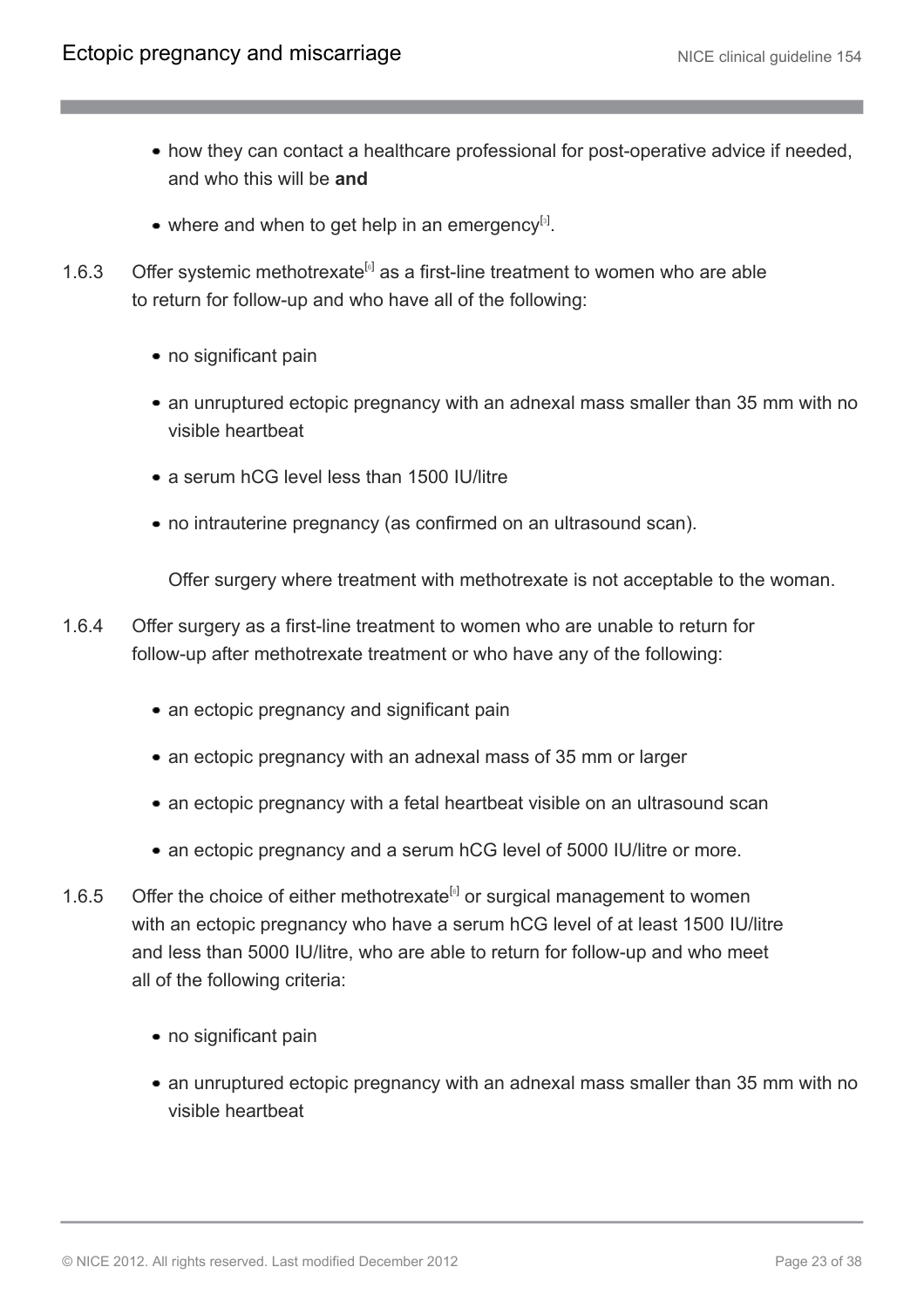no intrauterine pregnancy (as confirmed on an ultrasound scan).

Advise women who choose methotrexate that their chance of needing further intervention is increased and they may need to be urgently admitted if their condition deteriorates.

1.6.6 For women with ectopic pregnancy who have had methotrexate, take 2 serum hCG measurements in the first week (days 4 and 7) after treatment and then 1 serum hCG measurement per week until a negative result is obtained. If hCG levels plateau or rise, reassess the woman's condition for further treatment.

#### **Performing laparoscopy**

- 1.6.7 When surgical treatment is indicated for women with an ectopic pregnancy, it should be performed laparoscopically whenever possible, taking into account the condition of the woman and the complexity of the surgical procedure.
- 1.6.8 Surgeons providing care to women with ectopic pregnancy should be competent to perform laparoscopic surgery.
- 1.6.9 Commissioners and managers should ensure that equipment for laparoscopic surgery is available.

#### **Salpingectomy and salpingotomy**

- 1.6.10 Offer a salpingectomy to women undergoing surgery for an ectopic pregnancy unless they have other risk factors for infertility.
- 1.6.11 Consider salpingotomy as an alternative to salpingectomy for women with risk factors for infertility such as contralateral tube damage.
- 1.6.12 Inform women having a salpingotomy that up to 1 in 5 women may need further treatment. This treatment may include methotrexate and/or a salpingectomy.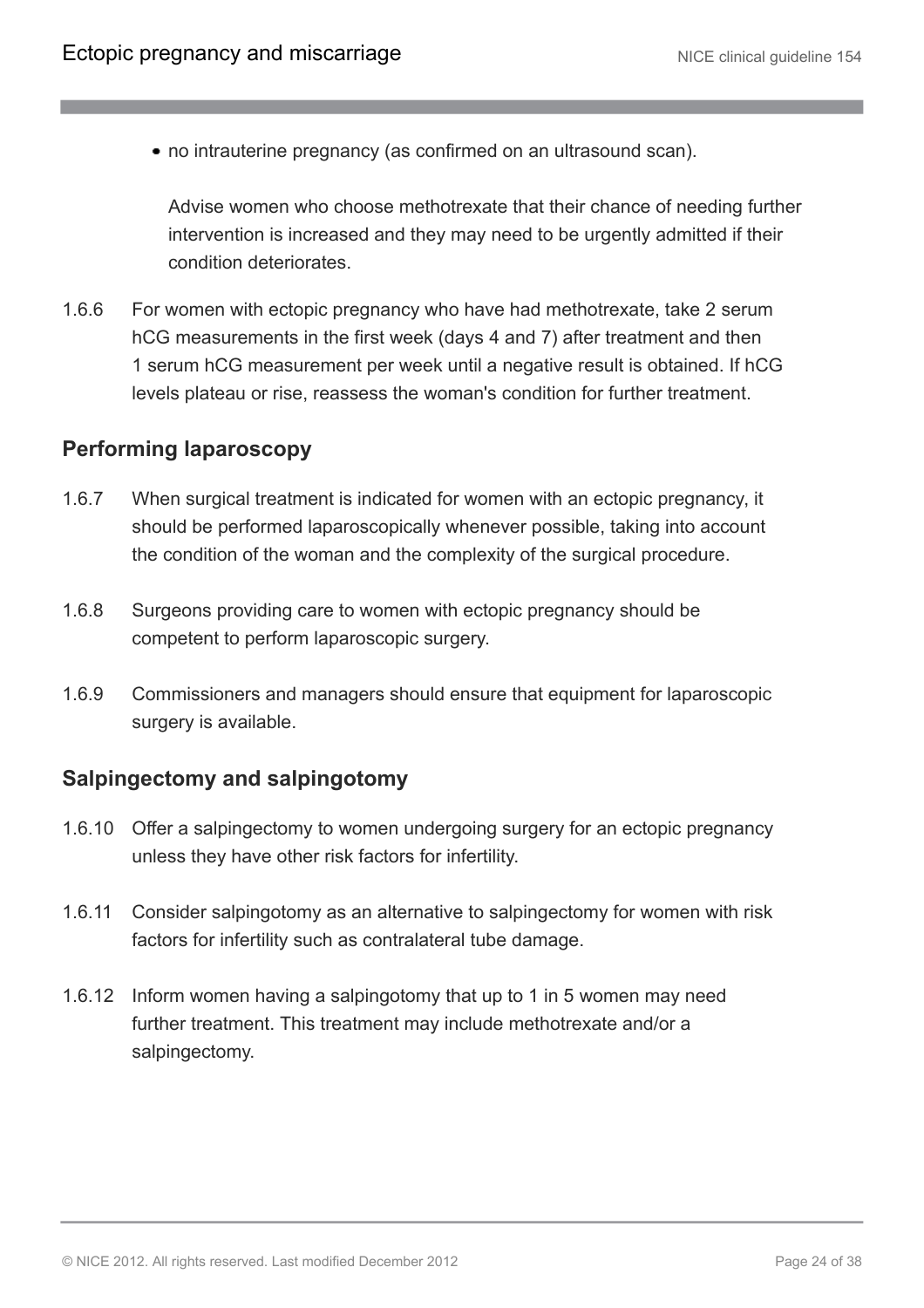- 1.6.13 For women who have had a salpingotomy, take 1 serum hCG measurement at 7 days after surgery, then 1 serum hCG measurement per week until a negative result is obtained.
- 1.6.14 Advise women who have had a salpingectomy that they should take a urine pregnancy test after 3 weeks. Advise women to return for further assessment if the test is positive.

# <span id="page-24-0"></span>*1.7 Anti-D rhesus prophylaxis*

- 1.7.1 Offer anti-D rhesus prophylaxis at a dose of 250 IU (50 micrograms) to all rhesus negative women who have a surgical procedure to manage an ectopic pregnancy or a miscarriage.
- 1.7.2 Do not offer anti-D rhesus prophylaxis to women who:
	- receive solely medical management for an ectopic pregnancy or miscarriage **or**
	- have a threatened miscarriage **or**
	- have a complete miscarriage **or**
	- have a pregnancy of unknown location.
- 1.7.3 Do not use a Kleihauer test for quantifying feto–maternal haemorrhage.

<span id="page-24-1"></span>[[1](#page-9-2)] For further guidance about providing information, see **Patient experience in adult NHS** services (NICE clinical guidance 138).

<span id="page-24-2"></span><sup>[[2](#page-10-1)]</sup> Although additional care for women with recurrent miscarriage is not included in the scope of the guideline, the Guideline Development Group recognised that it is common clinical practice to allow these women to self-refer to an early pregnancy assessment service and wished this to remain the case.

<span id="page-24-3"></span> $[3]$  $[3]$  $[3]$  See also [recommendation 1.1.3](http://publications.nice.org.uk/ectopic-pregnancy-and-miscarriage-cg154/recommendations) for details of further information that should be provided.

<span id="page-24-4"></span>[[4](#page-18-1)] See [Antenatal care](http://guidance.nice.org.uk/CG62) (NICE clinical quideline 62).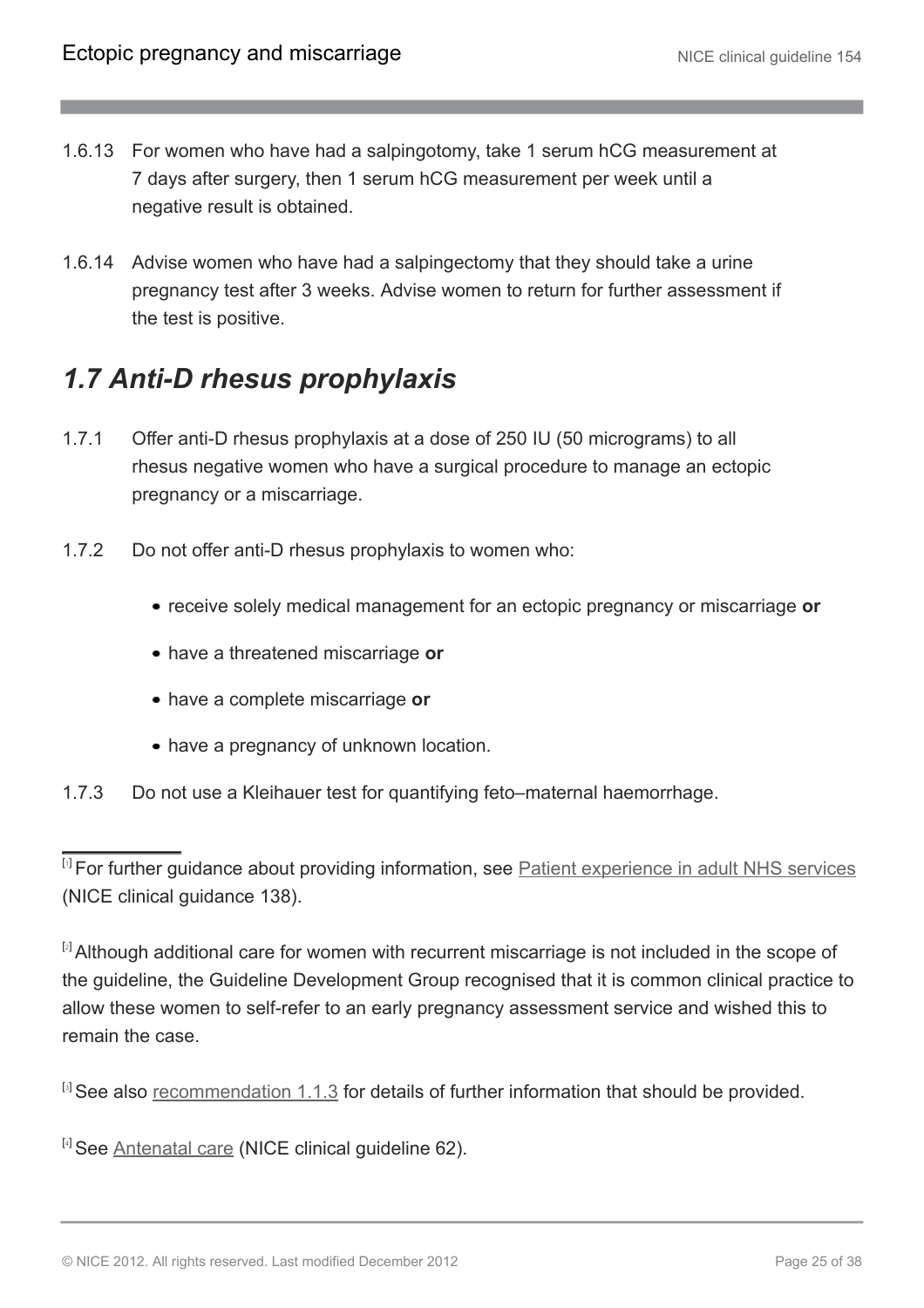<span id="page-25-0"></span>[6] Although this use is common in UK clinical practice, at the time of publication (December 2012), misoprostol did not have a UK marketing authorisation for this indication. The prescriber should follow relevant professional guidance, taking full responsibility for the decision. Informed consent should be obtained and documented. See the General Medical Council's [Good practice](http://www.gmc-uk.org/guidance/ethical_guidance/prescriptions_faqs.asp) [in prescribing medicines – guidance for doctors](http://www.gmc-uk.org/guidance/ethical_guidance/prescriptions_faqs.asp) for further information.

<span id="page-25-1"></span><sup>[[6](#page-22-0)]</sup> Although this use is common in UK clinical practice, at the time of publication (December 2012), methotrexate did not have UK marketing authorisation for this indication. The prescriber should follow relevant professional guidance, taking full responsibility for the decision. Informed consent should be obtained and documented. See the General Medical Council's [Good practice](http://www.gmc-uk.org/guidance/ethical_guidance/prescriptions_faqs.asp) [in prescribing medicines – guidance for doctors](http://www.gmc-uk.org/guidance/ethical_guidance/prescriptions_faqs.asp) for further information.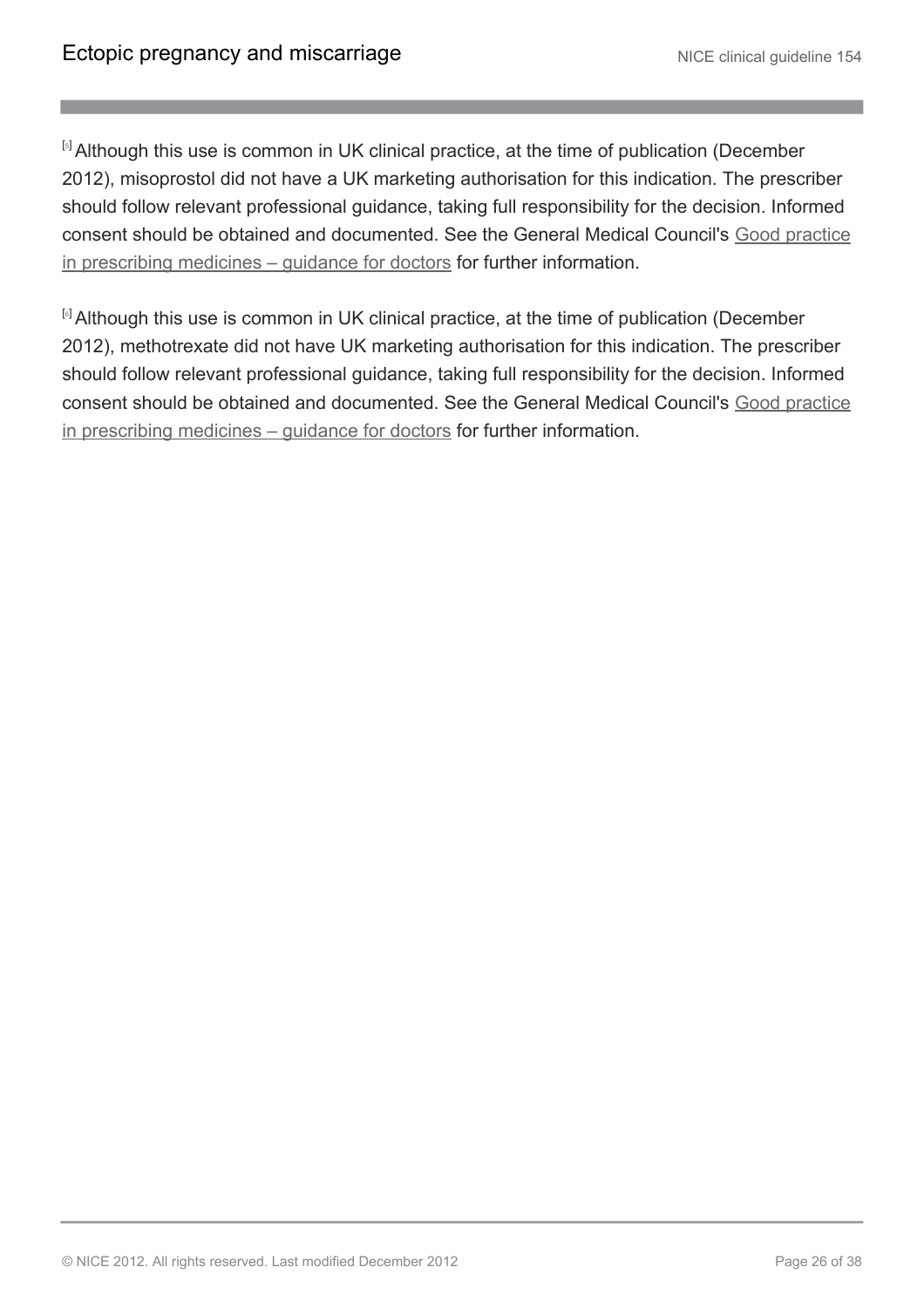### <span id="page-26-0"></span>**2 Research recommendations**

The Guideline Development Group has made the following recommendations for research, based on its review of evidence, to improve NICE guidance and patient care in the future. The Guideline Development Group's full set of research recommendations is detailed in the full guideline.

# <span id="page-26-1"></span>*2.1 Early pregnancy assessment units*

A national evaluation of early pregnancy assessment unit service provision should be carried out to identify factors affecting outcomes. Factors should include whether care is provided in a dedicated unit, staffing configuration and opening hours of dedicated services. Outcomes should include both process (service) outcomes and pregnancy-related outcomes. Data collected should be used to analyse the cost effectiveness of early pregnancy assessment units compared with other models of care.

### **Why this is important**

The first report of an [early pregnancy](http://publications.nice.org.uk/ectopic-pregnancy-and-miscarriage-cg154/terms-used-in-this-guideline) assessment unit in England was published over 20 years ago, and prompted the rapid development of centres for the management of problems in early pregnancy. Today there are an estimated 150 early pregnancy assessment units in England and Wales (Association of Early Pregnancy Units, 2012). However, there is considerable variation between centres in access to services and levels of care provided. In addition, there has been very little good quality research on the effectiveness of early pregnancy assessment units in improving physical and emotional health compared with services provided outside of a dedicated unit.

A national audit of early pregnancy assessment services would help to make up for this lack of information. Such an audit should be along the lines of the National Caesarean Section Sentinel Audit, a cross-sectional national survey of service configuration and outcomes. Data recorded would include service location, opening hours and the healthcare professionals involved. Outcomes would include time of attendance, length of stay, admission rates, time to treatment and women's experience. Obtaining some of this information would involve early pregnancy services carrying out more formal follow-up of women than they may do currently, for the duration of the audit. The evaluation should be structured to allow for comparisons between different models of care.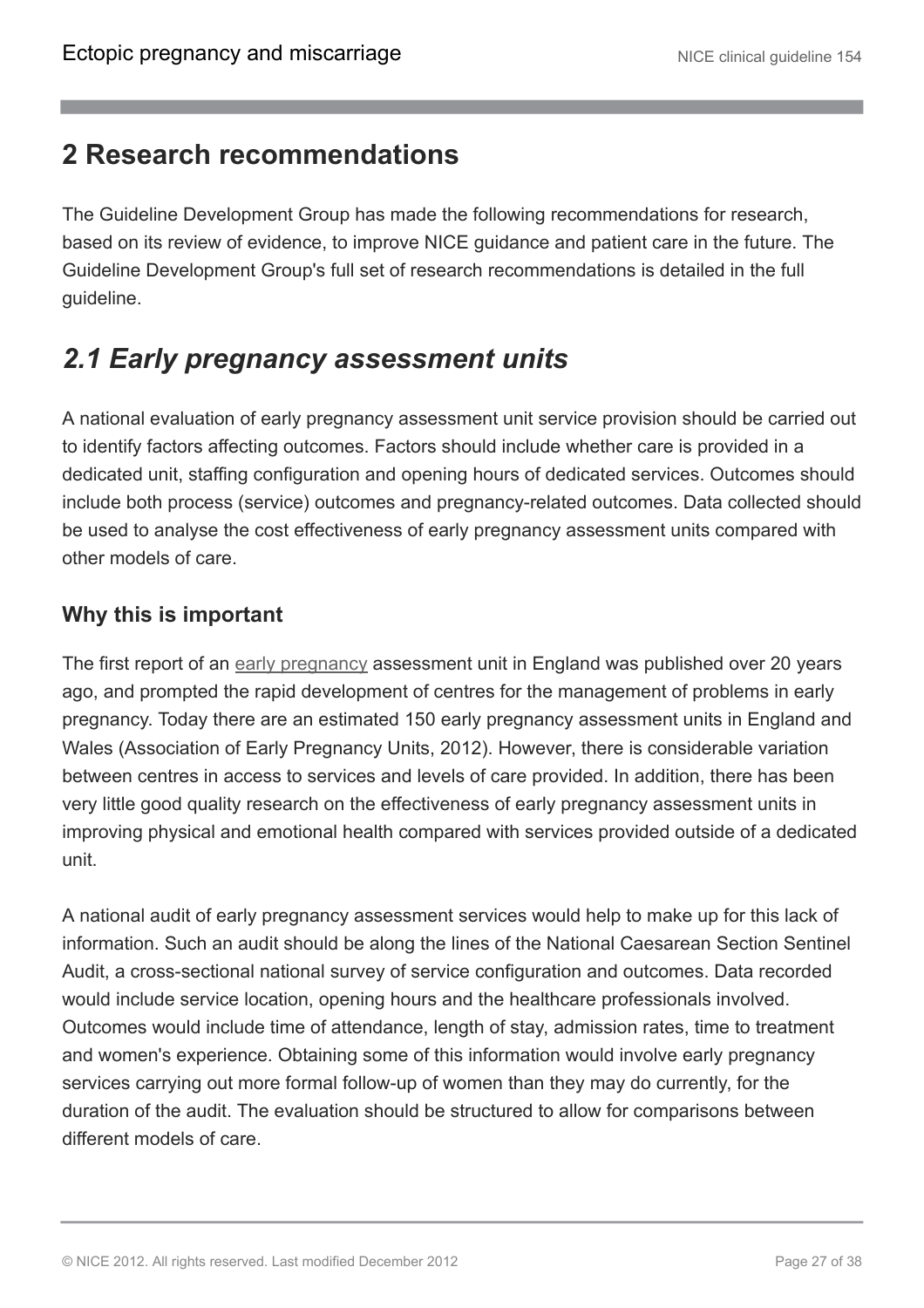Comparative outcome data collected would be used to conduct an analysis of the cost effectiveness of early pregnancy assessment units compared with other models of care.

# <span id="page-27-0"></span>*2.2 Ultrasound for determining a viable intrauterine pregnancy*

How does the timing and frequency of ultrasound examination affect diagnosis and outcomes of early pregnancy complications, including women's experience and cost effectiveness?

#### **Why this is important**

The rationale behind the frequency of ultrasound to improve diagnosis and outcomes of early pregnancy complications addresses the problems associated with [pregnancy of unknown](http://publications.nice.org.uk/ectopic-pregnancy-and-miscarriage-cg154/terms-used-in-this-guideline) [location](http://publications.nice.org.uk/ectopic-pregnancy-and-miscarriage-cg154/terms-used-in-this-guideline) and intrauterine pregnancy of uncertain viability. The evidence base for the timing and frequency of scanning in early pregnancy is limited, and the number of scans is organised by individual units according to capacity and demand. Some healthcare professionals choose to wait 5 days between scans whereas others will wait 10 to 14 days. These decisions are driven by resource availability as well as clinical considerations, but in particular the effect of different strategies on cost and women's experience is not clear. The literature suggests that there is no clear consensus, but there is general agreement that by 14 days a diagnosis will be clear. To establish the most appropriate time for scans, the efficacy of scans taken after 14 days could be compared with scans taken after 7 days for diagnosis of ectopic pregnancy or viability.

# <span id="page-27-1"></span>*2.3 Progesterone/progestogen for threatened miscarriage*

Are progesterone or progestogens effective in treating threatened miscarriage?

#### **Why this is important**

Approximately 20% of pregnancies miscarry in the first trimester and many women will experience some bleeding and/or pain in early pregnancy that does not cause miscarriage. In many countries, women with bleeding and/or pain will be treated with progesterone or progestogens to try and decrease the risk of miscarriage. The evidence for the effectiveness of this treatment has been inconclusive, but data from a meta-analysis of several small studies suggest that progestogens are better than placebo. However, there are theoretical risks to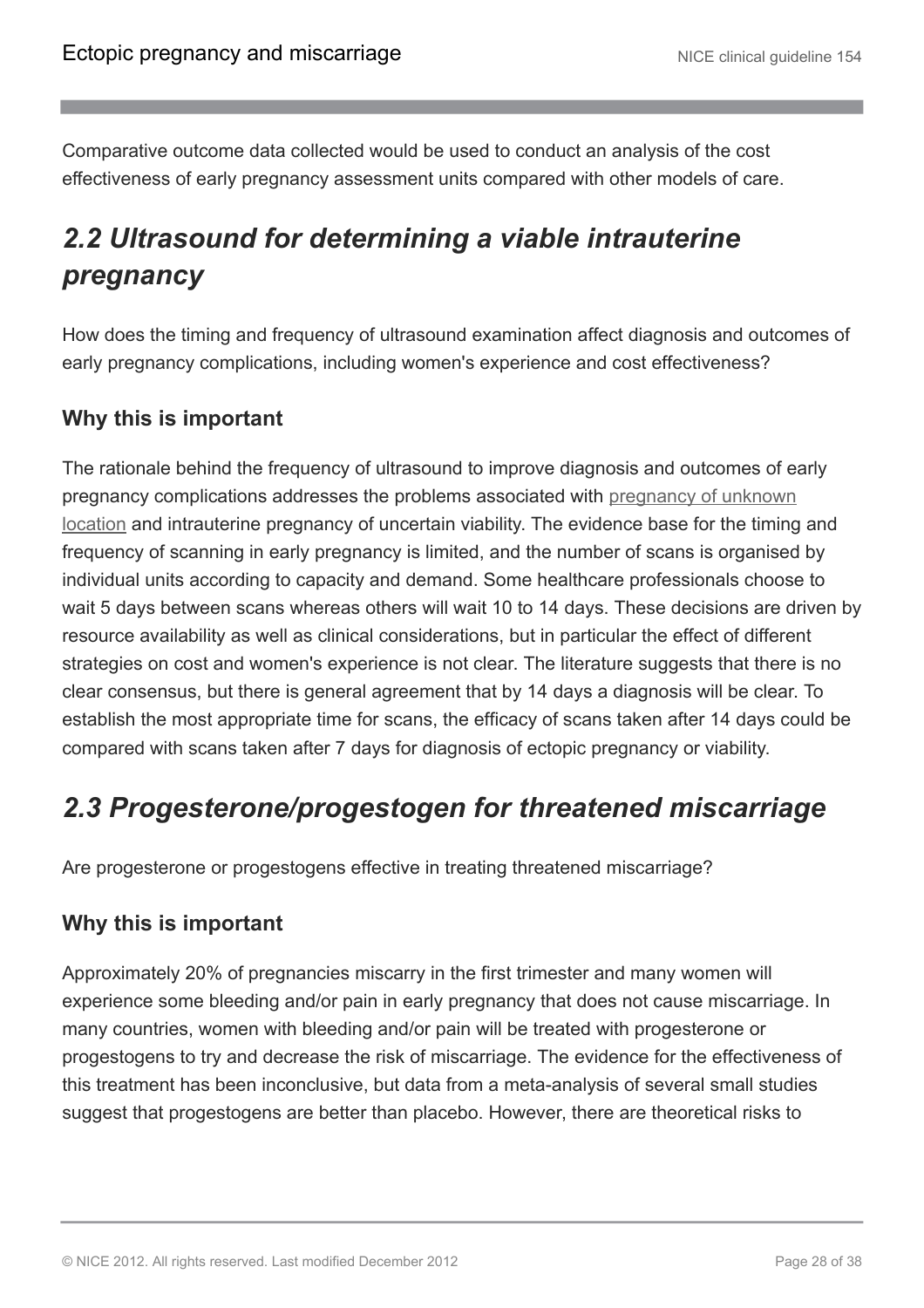prescribing any treatment in pregnancy and for many practitioners this will be a major change in practice. The lack of strong evidence makes this a priority area for research.

A very large multicentre randomised controlled trial of women treated with either progesterone/ progestogen or placebo should be conducted. The trial should be large enough to be sufficiently powered to detect differences in long-term outcomes. The population would be women with pain and bleeding and a spontaneous, confirmed, viable, singleton, intrauterine pregnancy between 6 and 12 weeks gestation. Progesterone/progestogen or placebo would be administered from when bleeding starts until the end of the 13th week. Pregnancy proceeding beyond the end of the first trimester might be the primary outcome. Live birth should also be measured, as well as pregnancy outcome, gestation at birth and presence of congenital abnormalities.

# <span id="page-28-0"></span>*2.4 Management of miscarriage*

In women with confirmed miscarriage, does the type of management strategy (expectant, medical and surgical) impact on women's experience, including psychological and emotional outcomes?

### **Why this is important**

The management of miscarriage in the UK has changed in many ways over the past 2 decades, particularly in the shift from inpatient to outpatient or day case care and the introduction of medical and [expectant management](http://publications.nice.org.uk/ectopic-pregnancy-and-miscarriage-cg154/terms-used-in-this-guideline) as alternatives to surgery.

Despite these changes there is a lack of research into the effects of these different approaches from the woman's perspective, in particular their psychological and emotional impact. Miscarriage is distressing for most women, and the type of management itself might affect women's need for counselling, with a resulting cost to the NHS. Because of this it is an important area for research.

The deficiency in the literature could be addressed by a comparative study of women having the different management strategies (expectant, medical or surgical) and in a variety of clinical settings (for example, early pregnancy assessment unit, gynaecological ward or gynaecological emergency unit). The data collected could be both quantitative (using validated psychological health questionnaires) and qualitative (focusing particularly on women's experience of the particular type and setting of care).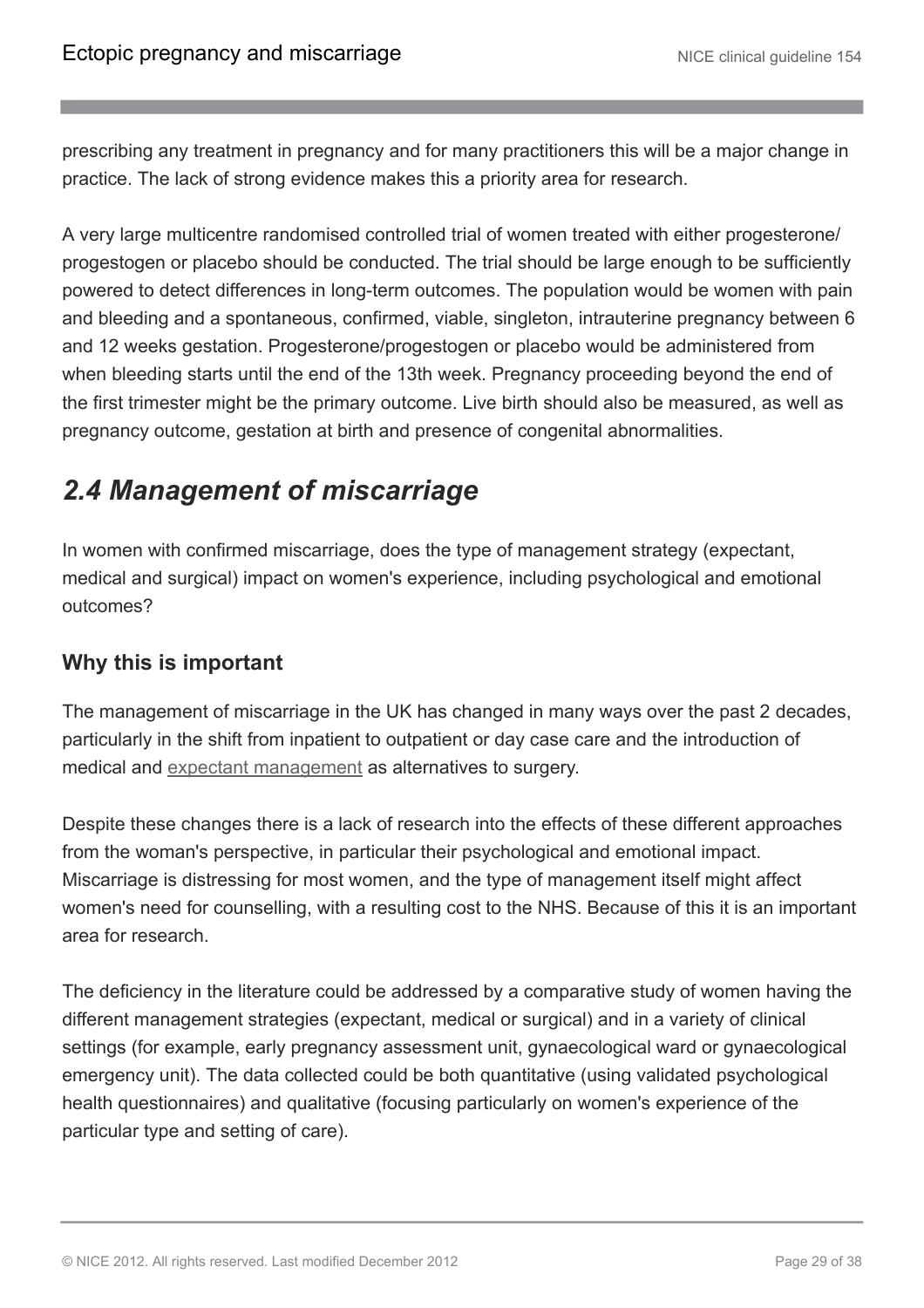# <span id="page-29-0"></span>*2.5 Surgical compared with medical management of ectopic pregnancy*

In women with ectopic pregnancy, does the type of intervention (laparoscopy or medical management) impact on women's experience, including psychological and emotional outcomes?

### **Why this is important**

Currently there is no evidence exploring the psychological impact of the different treatments for ectopic pregnancy. However, the emotional impact of the condition can be significant, in some circumstances leading to post-traumatic stress disorder. A qualitative comparative study should be carried out to assess how this impact can be reduced. This would help to maximise women's emotional recovery in the short and long term, enable women and clinicians to decide the optimum treatment method and identify what support is needed for women during and after the process. It could also reduce the cost to the NHS of providing long-term counselling for affected women.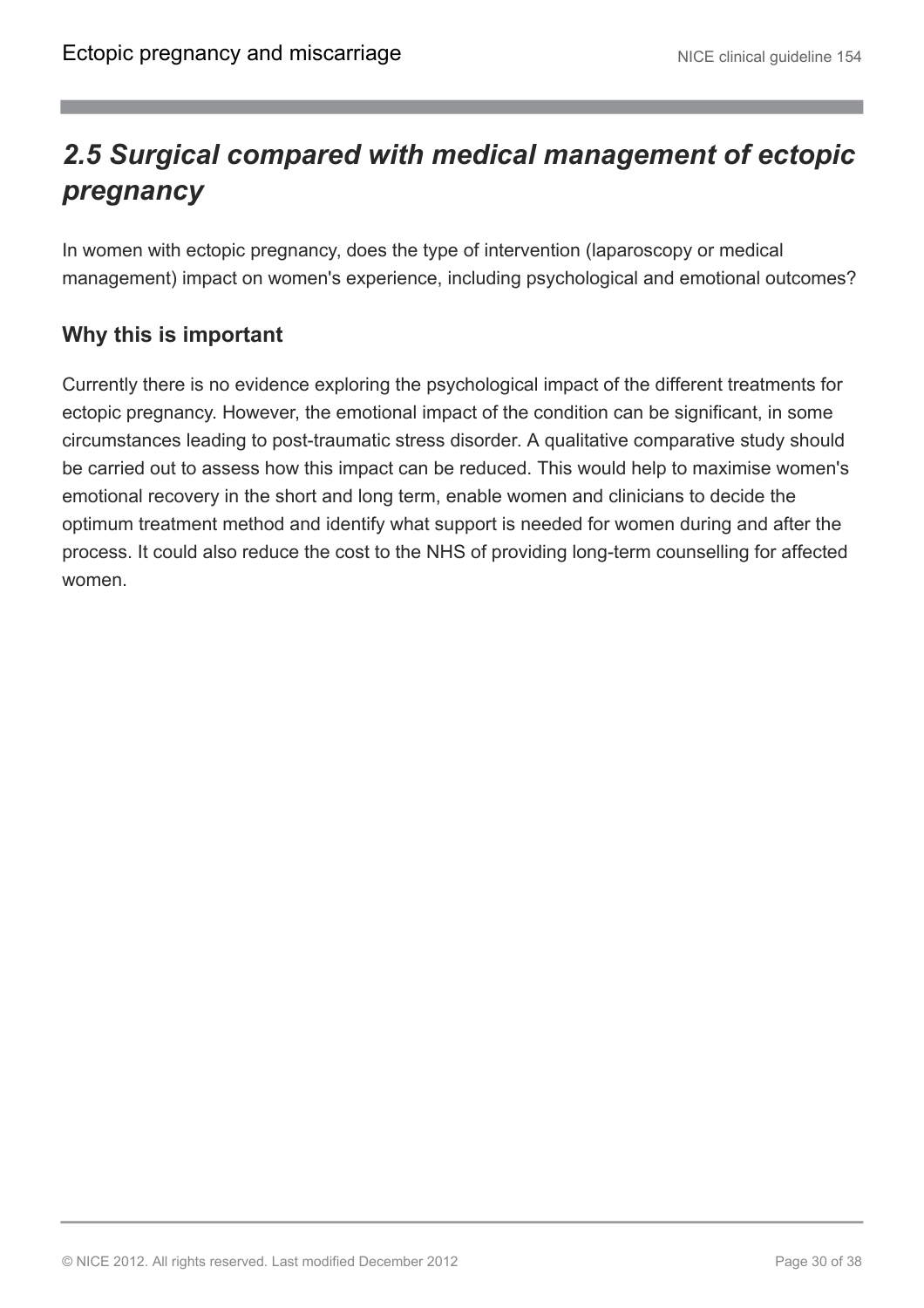### <span id="page-30-0"></span>**3 Other information**

# <span id="page-30-1"></span>*3.1 Scope and how this guideline was developed*

NICE guidelines are developed in accordance with a [scope](http://guidance.nice.org.uk/CG/Wave23/4/Scope/pdf/English) that defines what the guideline will and will not cover.

The scope for this guideline included initial management; evaluation of the accuracy of clinical features in leading to a diagnosis; evaluation of the accuracy and interpretation of biomarkers and ultrasound in diagnosis; pharmacological interventions to prevent miscarriage; evaluation of the effectiveness of early pregnancy assessment units; evaluation of different management strategies for both miscarriage and ectopic pregnancy; emotional and psychological support for women with pain and bleeding in early pregnancy, and those who experience early pregnancy loss; and the provision of anti-D rhesus prophylaxis for women with miscarriage or ectopic pregnancy.

The guideline does not cover the emergency management of acute presentations of shock and collapse; management of other problems in the first trimester unrelated to pain and bleeding caused by miscarriage or ectopic pregnancy; ongoing management of the pregnancy after the first trimester (that is, 13 completed weeks or more); and additional treatment and care needed by women with recurrent miscarriage.

#### **How this guideline was developed**

NICE commissioned the National Collaborating Centre for Women's and Children's Health to develop this guideline. The Centre established a Guideline Development Group (see [section](http://publications.nice.org.uk/ectopic-pregnancy-and-miscarriage-cg154/the-guideline-development-group-national-collaborating-centre-and-nice-project-team) [4\)](http://publications.nice.org.uk/ectopic-pregnancy-and-miscarriage-cg154/the-guideline-development-group-national-collaborating-centre-and-nice-project-team), which reviewed the evidence and developed the recommendations.

The methods and processes for developing NICE clinical guidelines are described in [The](http://www.nice.org.uk/aboutnice/howwework/developingniceclinicalguidelines/clinicalguidelinedevelopmentmethods/clinical_guideline_development_methods.jsp) [guidelines manual.](http://www.nice.org.uk/aboutnice/howwework/developingniceclinicalguidelines/clinicalguidelinedevelopmentmethods/clinical_guideline_development_methods.jsp)

# <span id="page-30-2"></span>*3.2 Related NICE guidance*

Details are correct at the time of publication (Dec 2012). Further information is available on the [NICE website.](http://www.nice.org.uk/)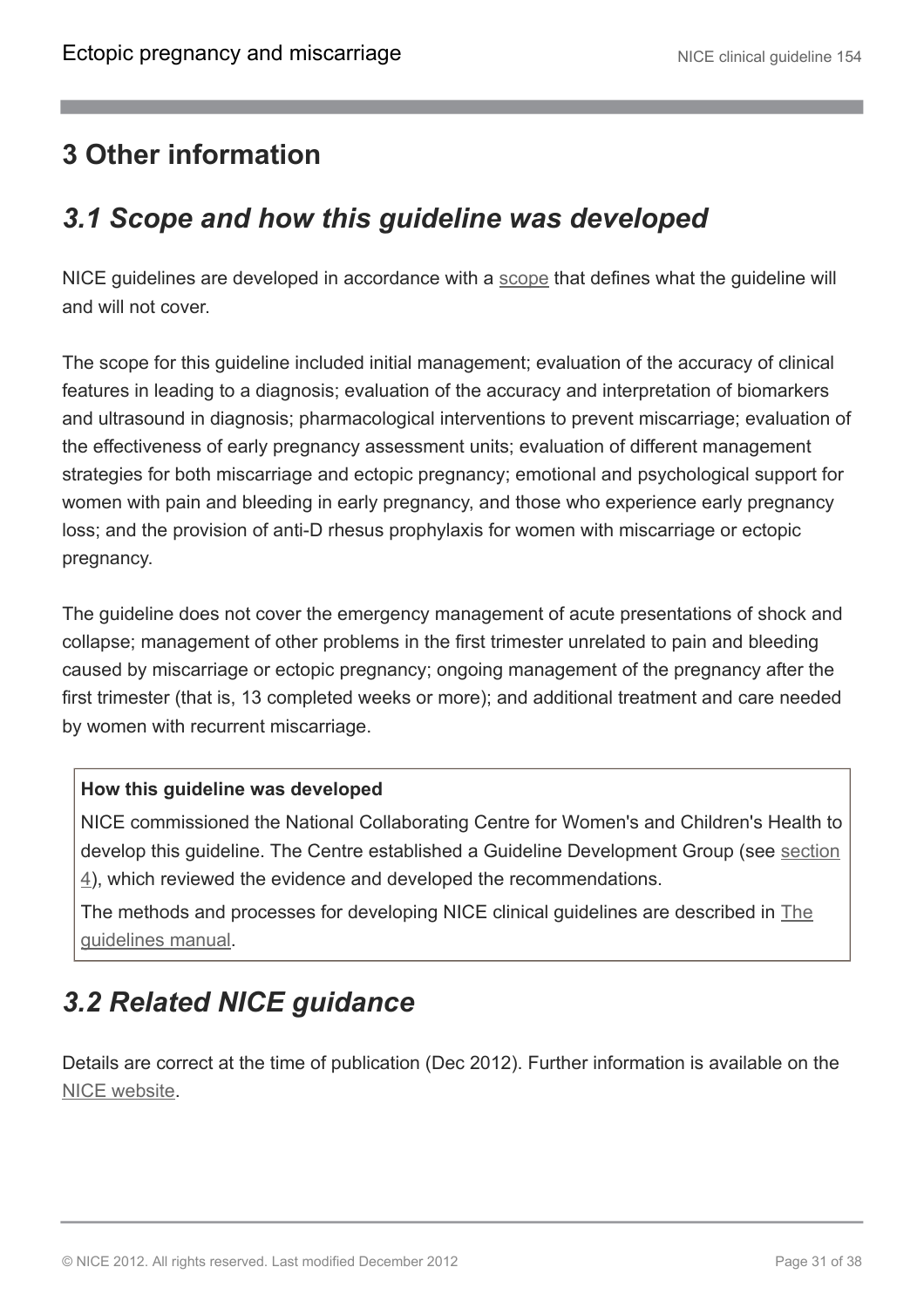#### **Published**

#### **General**

- [Patient experience in adult NHS services.](http://www.nice.org.uk/cg138) NICE clinical guidance 138 (2012).
- [Medicines adherence](http://www.nice.org.uk/cg76). NICE clinical guidance 76 (2011).

### **Condition-specific**

- [Pregnancy and complex social factors](http://guidance.nice.org.uk/CG110). NICE clinical guideline 110 (2010).
- [Hypertension in pregnancy](http://guidance.nice.org.uk/CG107). NICE clinical guideline 107 (2010).
- [Venous thromboembolism reducing the risk](http://guidance.nice.org.uk/CG92). NICE clinical guideline 92 (2010).
- [Surgical site infection.](http://guidance.nice.org.uk/CG74) NICE clinical guideline 74 (2008).
- [Diabetes in pregnancy.](http://guidance.nice.org.uk/CG63) NICE clinical guideline 63 (2008).
- [Antenatal care.](http://guidance.nice.org.uk/CG62) NICE clinical guideline 62 (2008).
- [Routine antenatal anti-D prophylaxis for women who are rhesus D negative](http://guidance.nice.org.uk/ta156). NICE technology appraisal guidance 156 (2008).
- [Antenatal and postnatal mental health.](http://guidance.nice.org.uk/CG45) NICE clinical guideline 45 (2007).
- [Fertility](http://guidance.nice.org.uk/CG11). NICE clinical guideline 11 (2004).

#### **Under development**

NICE is developing the following guidance (details available from [the NICE website](http://www.nice.org.uk/)):

- Fertility (update). NICE clinical guideline. Publication date to be confirmed.
- Diabetes in pregnancy (update). NICE clinical guideline. Publication date to be confirmed.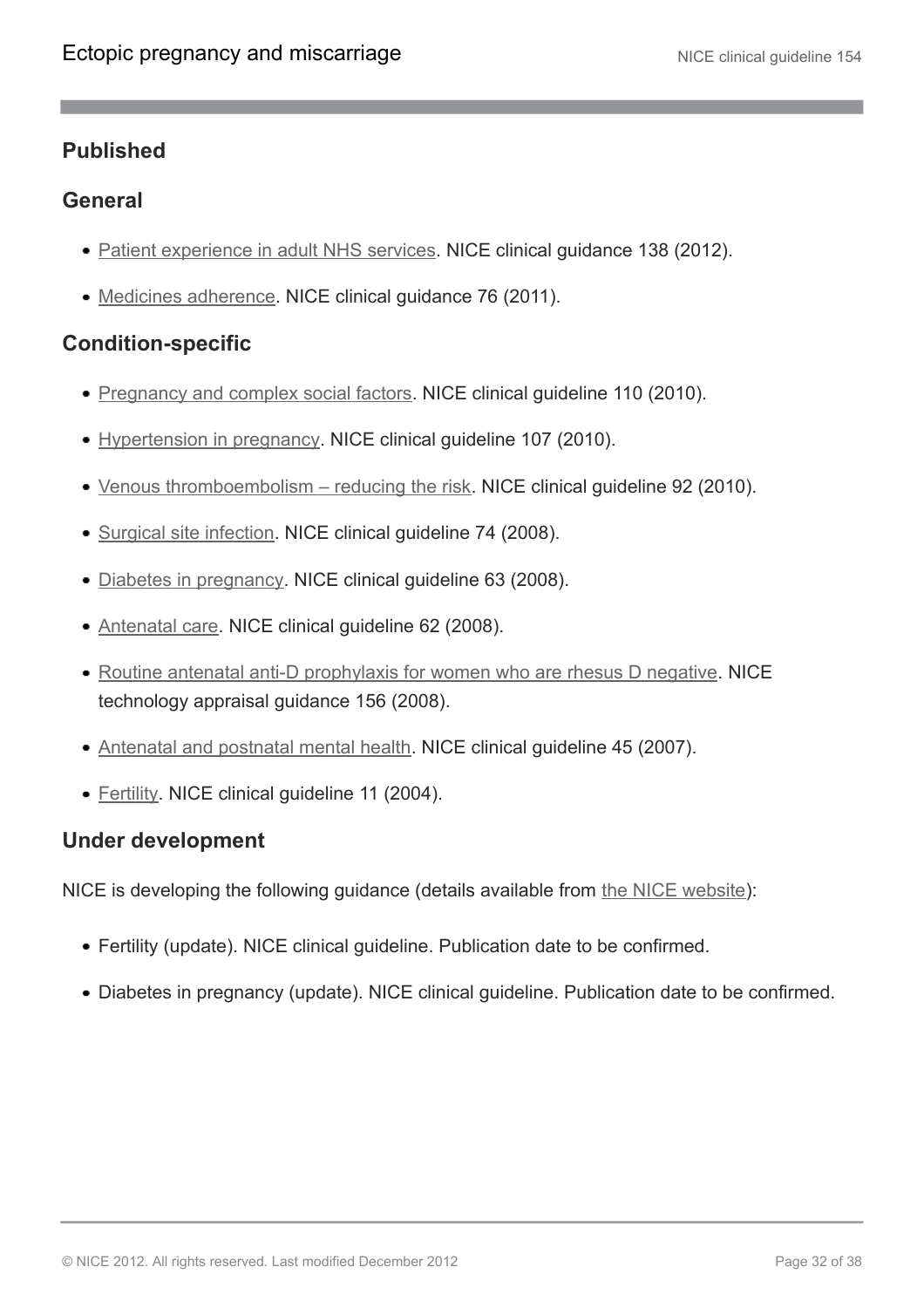# <span id="page-32-0"></span>**4 The Guideline Development Group, National Collaborating Centre and NICE project team**

## <span id="page-32-1"></span>*4.1 Guideline Development Group*

#### **Mary Ann Lumsden (Chair)**

Professor of Gynaecology and Medical Education and Honorary Consultant Gynaecologist, Reproductive and Maternal Medicine, School of Medicine, University of Glasgow

#### **Fiona Blake**

Consultant Psychiatrist, Cambridgeshire and Peterborough NHS Foundation Trust

**Nicola Davies** GP, Bute House Medical Centre, Luton

**Karen Easton** Consultant Nurse, Gloucestershire Hospitals NHS Foundation Trust

#### **Roy Farquharson**

Consultant Obstetrician and Gynaecologist, Liverpool Women's Hospital

**Joanne Fletcher** Consultant Nurse, Sheffield Teaching Hospitals NHS Trust

**Liz Jones** Lay member (stood down July 2011)

**Julie Orford** Lay member (joined July 2011)

**Caroline Overton** Consultant Obstetrician and Gynaecologist, St Michael's University Hospital, Bristol

#### **Shammi Ramlakhan**

Consultant in Emergency Medicine, Sheffield Teaching Hospitals NHS Foundation Trust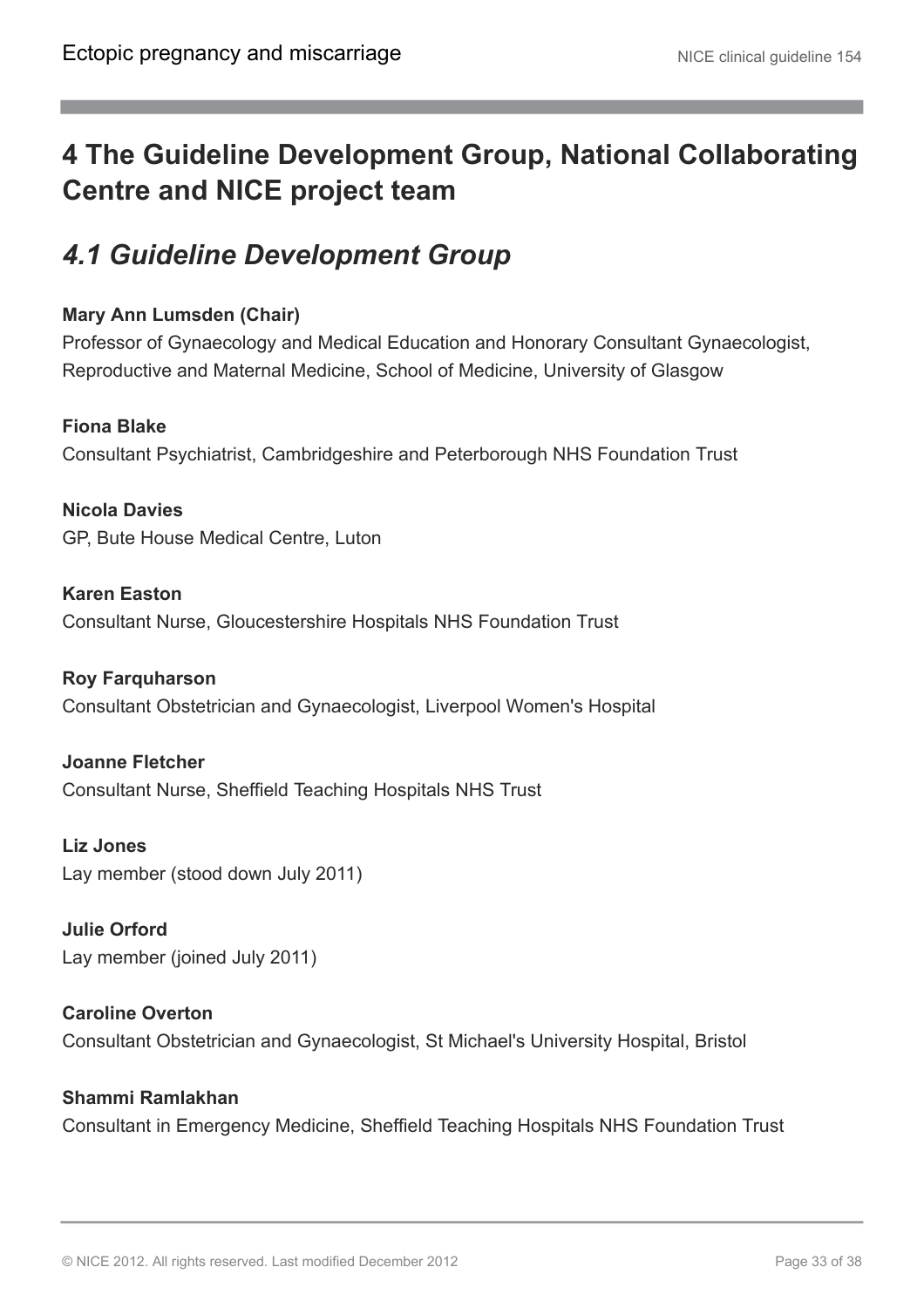**Helen Wilkinson**

Lay member

# <span id="page-33-0"></span>*4.2 National Collaborating Centre for Women's and Children's Health*

**Lauren Bardisa-Ezcurra** Research Fellow (until April 2011)

**Zosia Beckles** Information Scientist

**Liz Bickerdike** Research Assistant

**Rupert Franklin** Project Manager

**Maryam Gholitabar** Research Associate

**Paul Jacklin** Senior Health Economist

**David James** Clinical Co-director (Women's Health)

**Emma Newbatt** Research Associate

**Roz Ullman** Senior Research Fellow and Clinical Lead (Midwifery)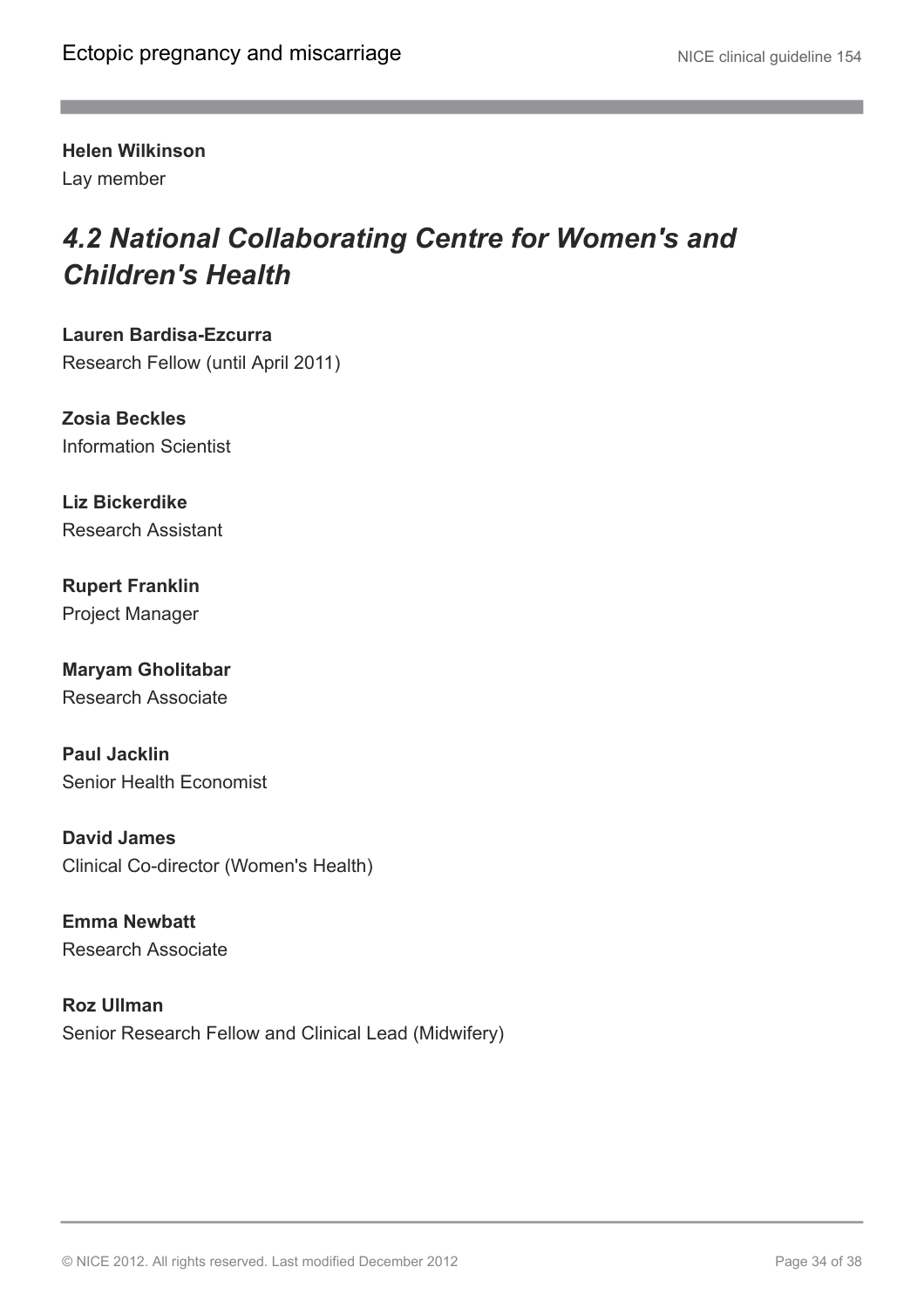## <span id="page-34-0"></span>*4.3 NICE project team*

**Christine Carson** Programme Director

**Ben Doak** Guideline Commissioning Manager

**Palida Teelucknavan** Guideline Coordinator

**Nichole Taske** Technical Lead

**Prashanth Kandaswamy** Health Economist

**Annette Mead** Editor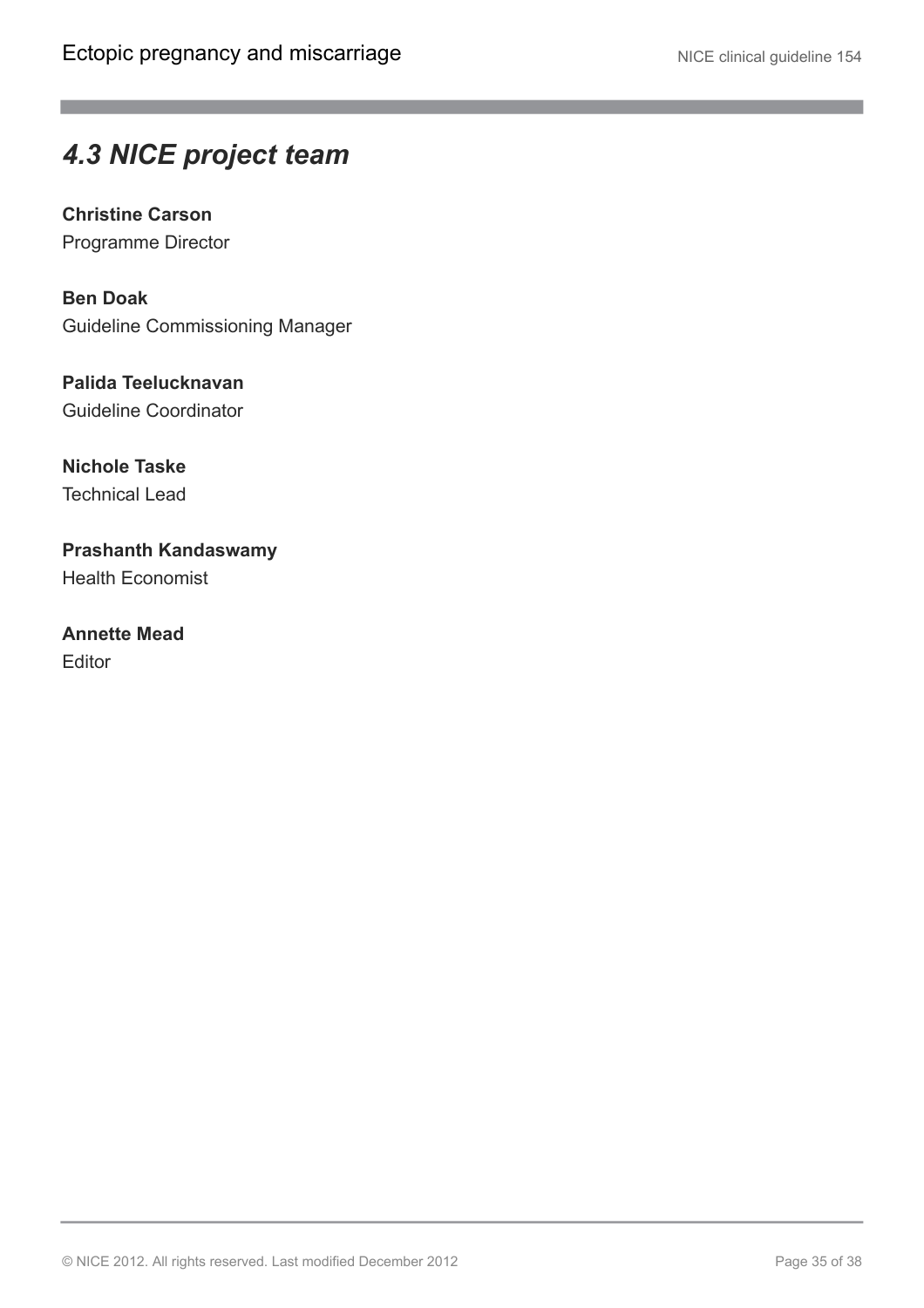## <span id="page-35-0"></span>**About this guideline**

NICE clinical guidelines are recommendations about the treatment and care of people with specific diseases and conditions in the NHS in England and Wales.

NICE guidelines are developed in accordance with a [scope](http://guidance.nice.org.uk/CG/Wave23/4/Scope/pdf/English) that defines what the guideline will and will not cover.

This guideline was developed by the National Collaborating Centre for Women's and Children's Health, which is based at the Royal College of Obstetricians and Gynaecologists. The Collaborating Centre worked with a Guideline Development Group, comprising healthcare professionals (including consultants, GPs and nurses), patients and carers, and technical staff, which reviewed the evidence and drafted the recommendations. The recommendations were finalised after public consultation.

The methods and processes for developing NICE clinical guidelines are described in [The](http://www.nice.org.uk/aboutnice/howwework/developingniceclinicalguidelines/clinicalguidelinedevelopmentmethods/clinical_guideline_development_methods.jsp) [guidelines manual.](http://www.nice.org.uk/aboutnice/howwework/developingniceclinicalguidelines/clinicalguidelinedevelopmentmethods/clinical_guideline_development_methods.jsp)

### <span id="page-35-1"></span>*Strength of recommendations*

Some recommendations can be made with more certainty than others. The Guideline Development Group makes a recommendation based on the trade-off between the benefits and harms of an intervention, taking into account the quality of the underpinning evidence. For some interventions, the Guideline Development Group is confident that, given the information it has looked at, most patients would choose the intervention. The wording used in the recommendations in this guideline denotes the certainty with which the recommendation is made (the strength of the recommendation).

For all recommendations, NICE expects that there is discussion with the patient about the risks and benefits of the interventions, and their values and preferences. This discussion aims to help them to reach a fully informed decision (see also [Woman-centred care\)](http://publications.nice.org.uk/ectopic-pregnancy-and-miscarriage-cg154/woman-centred-care).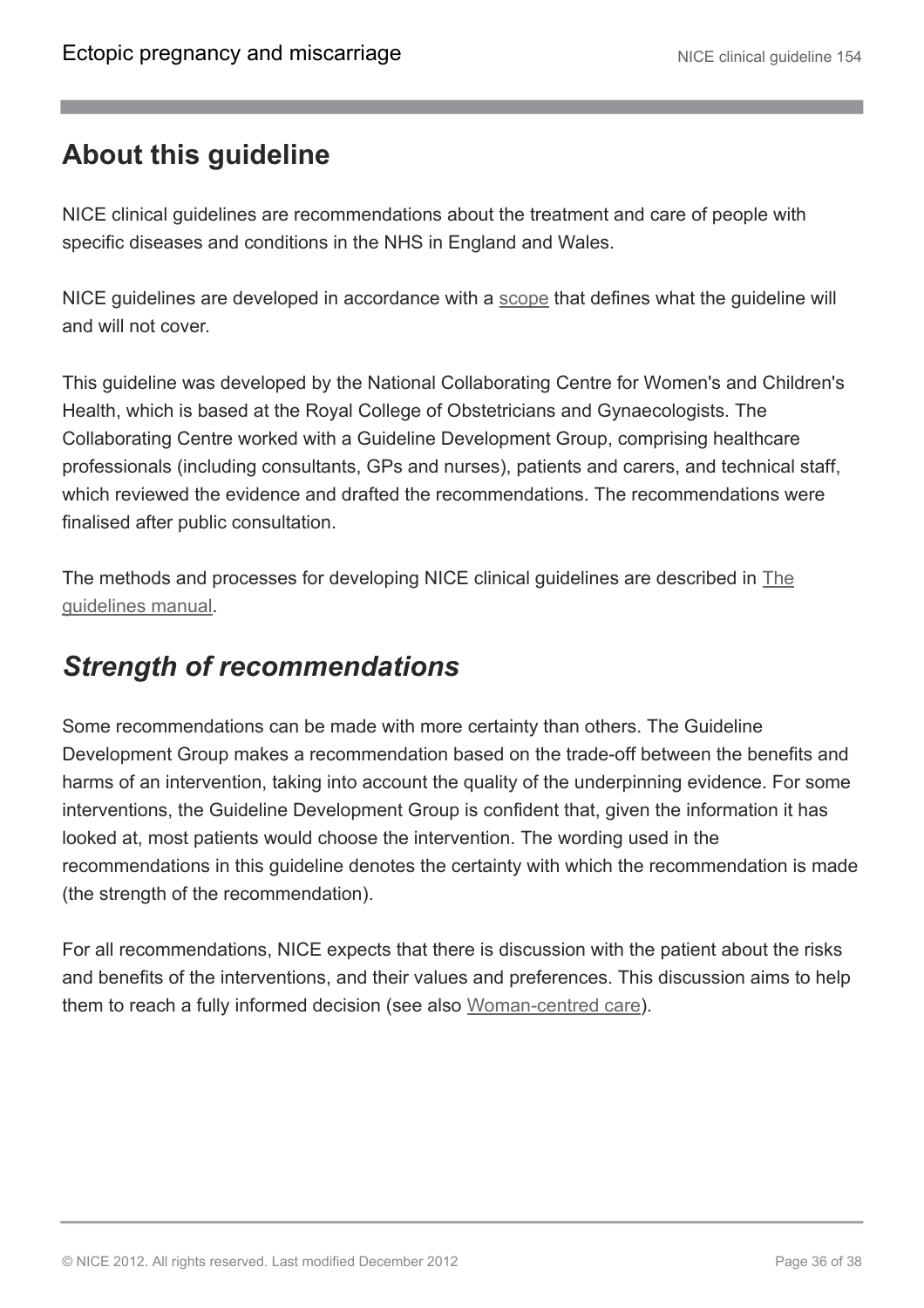#### **Interventions that must (or must not) be used**

We usually use 'must' or 'must not' only if there is a legal duty to apply the recommendation. Occasionally we use 'must' (or 'must not') if the consequences of not following the recommendation could be extremely serious or potentially life threatening.

### **Interventions that should (or should not) be used – a 'strong' recommendation**

We use 'offer' (and similar words such as 'refer' or 'advise') when we are confident that, for the vast majority of patients, an intervention will do more good than harm, and be cost effective. We use similar forms of words (for example, 'Do not offer…') when we are confident that an intervention will not be of benefit for most patients.

#### **Interventions that could be used**

We use 'consider' when we are confident that an intervention will do more good than harm for most patients, and be cost effective, but other options may be similarly cost effective. The choice of intervention, and whether or not to have the intervention at all, is more likely to depend on the patient's values and preferences than for a strong recommendation, and so the healthcare professional should spend more time considering and discussing the options with the patient.

### <span id="page-36-0"></span>*Other versions of this guideline*

The full guideline, 'Ectopic pregnancy and miscarriage: Diagnosis and initial management in early pregnancy of ectopic pregnancy and miscarriage' contains details of the methods and evidence used to develop the guideline. It is published by the National Collaborating Centre for Women's and Children's Health.

The recommendations from this guideline have been incorporated into a [NICE Pathway.](http://pathways.nice.org.uk/pathways/ectopic-pregnancy-and-miscarriage)

We have produced [information for the public](http://publications.nice.org.uk/IFP154) about this guideline.

# <span id="page-36-1"></span>*Implementation*

[Implementation tools and resources](http://guidance.nice.org.uk/CG154) to help you put the guideline into practice are also available.